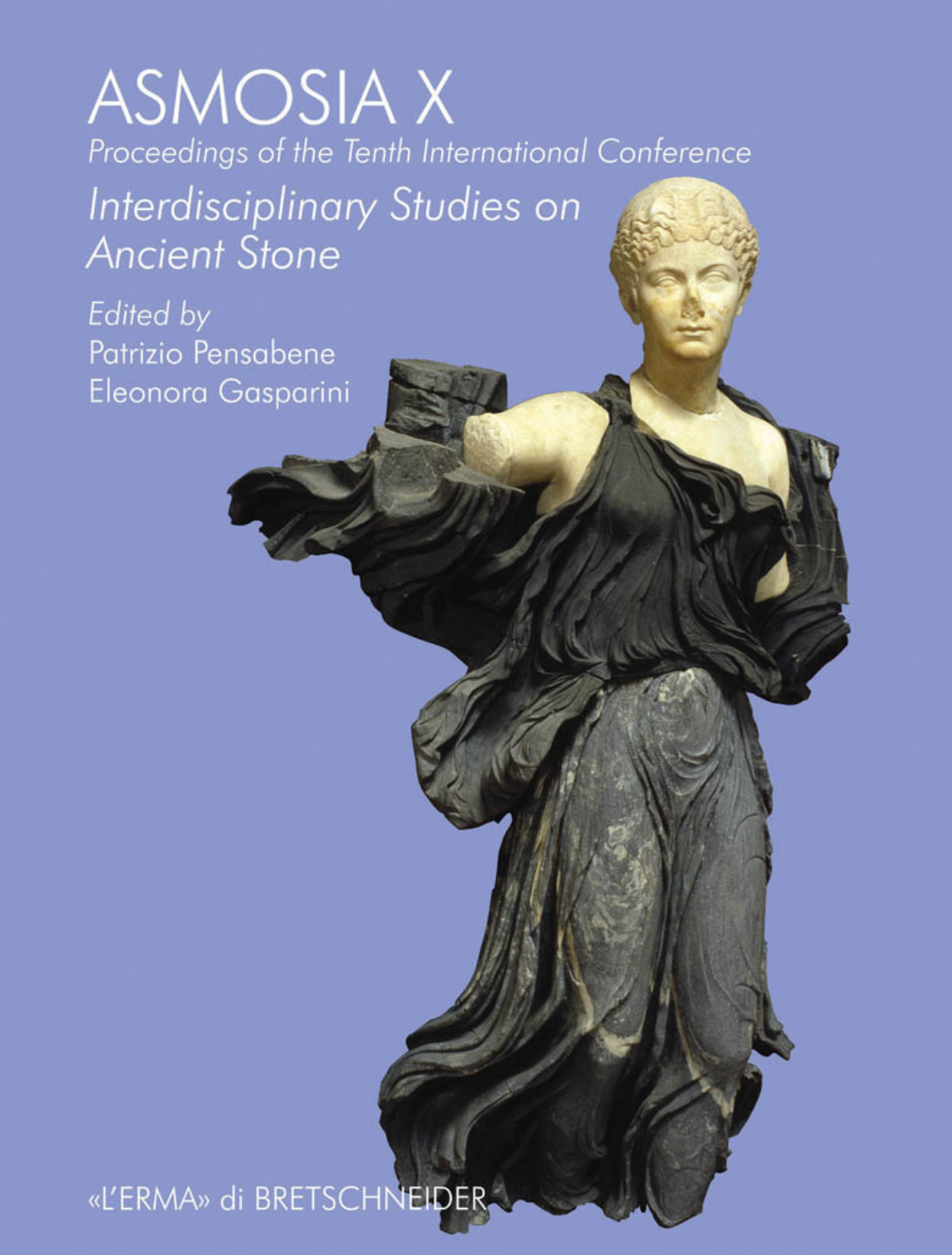## Interdisciplinary Studies on Ancient Stone

ASMOSIA X

Proceedings of the Tenth International Conference of ASMOSIA Association for the Study of Marble & Other Stones in Antiquity Rome, 21-26 May 2012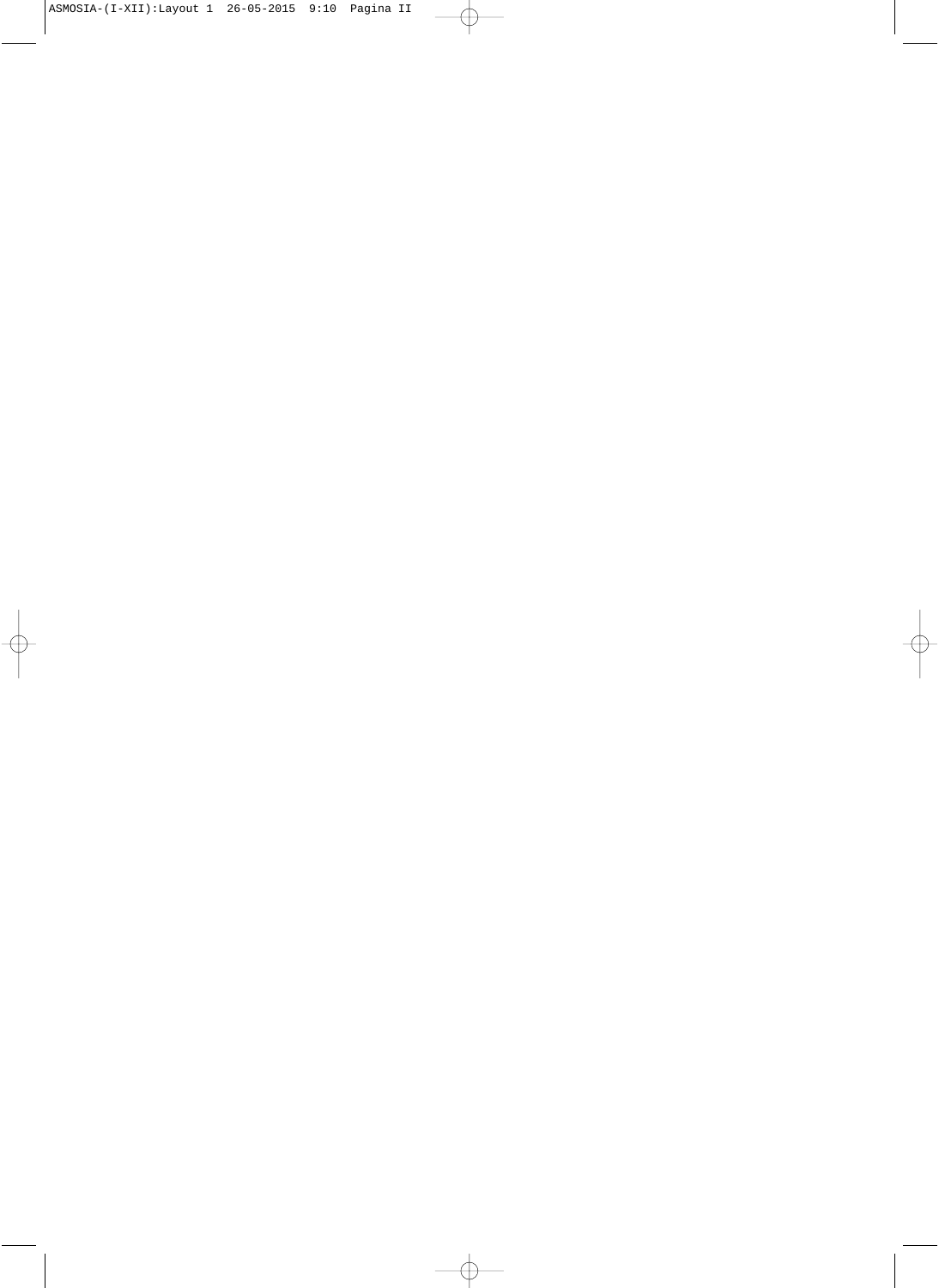# Interdisciplinary Studies on Ancient Stone

ASMOSIA X

Proceedings of the Tenth International Conference of ASMOSIA Association for the Study of Marble & Other Stones in Antiquity Rome, 21-26 May 2012

P. PENSABENE, E. GASPARINI (eds.)

«L'ERMA» di BRETSCHNEIDER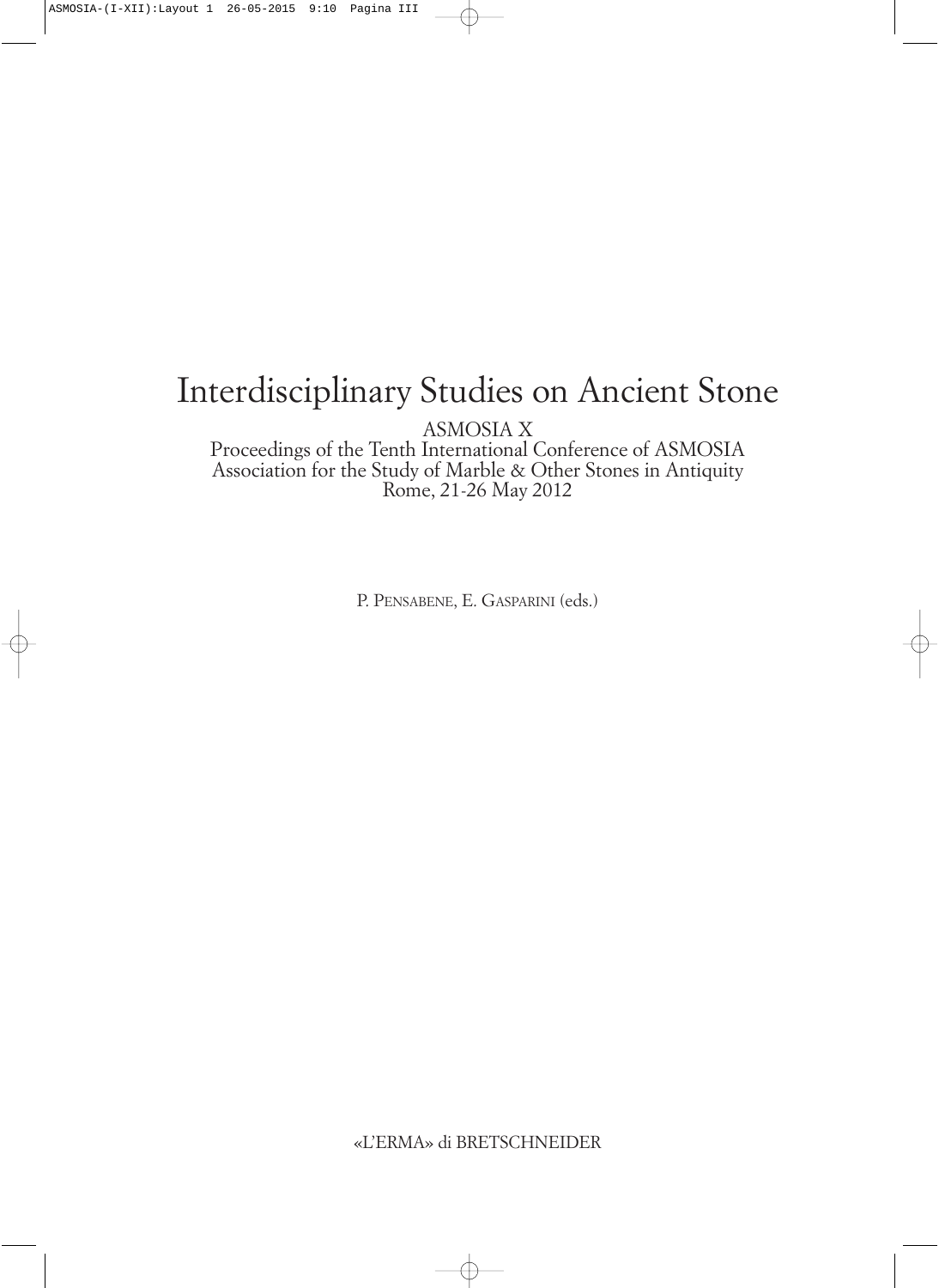|                                                                                                                                                                                         | ΧI             |
|-----------------------------------------------------------------------------------------------------------------------------------------------------------------------------------------|----------------|
| 1. APPLICATION TO SPECIFIC ARCHAEOLOGICAL QUESTIONS - USE OF MARBLE                                                                                                                     |                |
| Architecture with concave and convex rhythms and its decoration in Hadrian age: the Ma-<br>ritime Theatre and the Southern pavilion of Piazza d'Oro in Hadrian's Villa, B. Adembri,     | $\mathfrak{Z}$ |
| Imported marbles found in three Roman cities of the territory of "Cinco Villas"<br>(Zaragoza), north of Hispania Citerior, J. Andreu Pintado, H. Royo Plumed, P. Lapuente, M.           | 13             |
| Pentelic marble in the Severan Complex in Leptis Magna (Tripolitania, Libya),                                                                                                           | 23             |
| The limestone quarries of Wadi Gadatza in the territory of Leptis Magna, M. Bruno,                                                                                                      | 35             |
| Provenance and distribution of white marbles in the arches of Titus and Septimius Severus                                                                                               | 43             |
| The imitation of coloured marbles in a first style wall painting from the Etruscan-Roman<br>town of Populonia (LI - Italy), F. Cavari, F. Droghini, M. Giamello, C. Mascione, A. Scala. | 55             |
| Small Euboean quarries. The local community markets, M. Chidiroglou                                                                                                                     | 63             |
| Lumachella at Cosa: late Republican?, J. Collins-Clinton                                                                                                                                | 73             |
| Ancientmarbles.org: an open community for sharing knowledge about ancient marble                                                                                                        | 81             |
| The use of marble in Lusitania between Rome and Islam, M. Cruz Villalón                                                                                                                 | 85             |
| "Marmora Ostiensa". New results from the Ostia Marina Project, M. David, S. Succi,                                                                                                      | 93             |
| A column shaft in 'verde rana ondato' from the archaeological excavations in Palazzo Al-<br>temps, M. De Angelis d'Ossat, S. Violante, M. Gomez Serito                                  | 103            |
| The exploitation of coralline breccia of the Gargano in the Roman and late antique pe-                                                                                                  | 113            |
| Ships lapidariae and the wreck, with marmor numidicum, discovered in Camarina: hypo-                                                                                                    | 119            |
| The use of marble in the roman architecture of Lugdunum (Lyon, France), D. Fellague,                                                                                                    | 125            |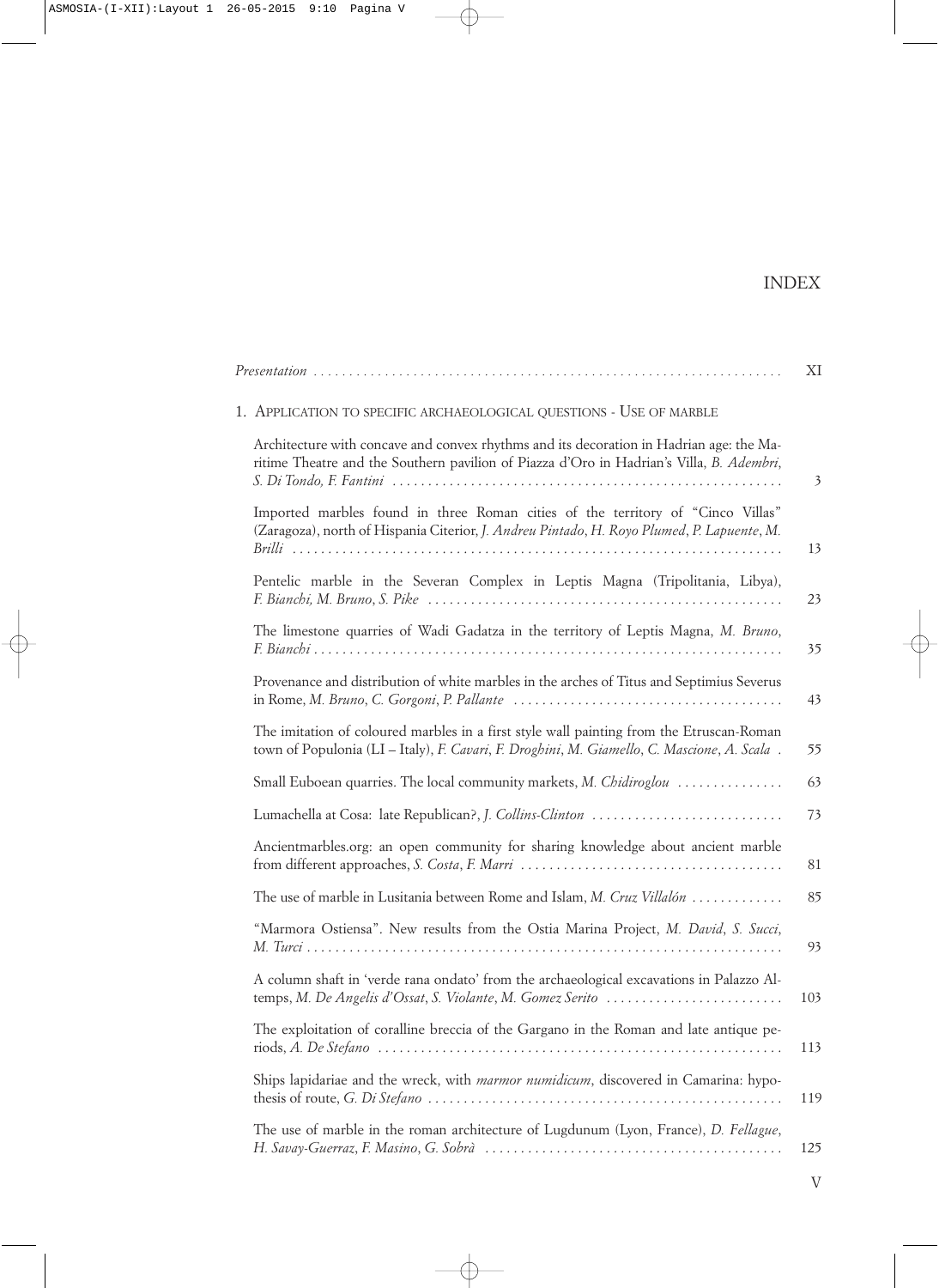| Marmora and other stones in the architectural decoration of early imperial Barcino<br>(Barcelona, Spain), A. Garrido, A. Álvarez, A. Doménech, A. Gutiérrez Garcia-M., I. Rodà,        | 135 |
|----------------------------------------------------------------------------------------------------------------------------------------------------------------------------------------|-----|
| Provenance of the Roman marble sarcophagi of the San Pietro in Bevagna Wreck,                                                                                                          | 143 |
| Thasian Exports Of Prefabricated Statuettes, J. J. Herrmann, Jr., D. Attanasio, A. van den                                                                                             | 155 |
| Multimethod marble identification for figural sculpture in Hippo Regius (Annaba, Algeria),<br>J. J. Herrmann, Jr., R. H. Tykot, A. van den Hoek, P. Blanc                              | 163 |
| Awaiting identity: Copenhagen's "diskophoros" and its auxiliary support, M. B. Hollinshead                                                                                             | 171 |
| Provenance, distribution and trade of the local building materials in the Sarno river plain<br>(Campania) from the 6th century BC to AD 79, P. Kastenmeier, G. Balassone, M. Boni,     | 179 |
| White and coloured marble on Pantelleria, T. Lappi                                                                                                                                     | 185 |
| Local stones and marbles found in the territory of "Alto Aragon" (Hispania), in Roman<br>times, P. Lapuente, H. Royo, J.A. Cuchi, J. Justes, M. Preite-Martinez                        | 191 |
| The Marmor Lesbium reconsidered and other stones of Lesbos, E. Leka, G. Zachos                                                                                                         | 201 |
| The marbles from the Villa of Trajan at Arcinazzo Romano (Roma), Z. Mari                                                                                                               | 213 |
| The introduction of marble in the cavea of the Theatre of Hierapolis: building process and                                                                                             | 225 |
| Shipwrecks with sarcophagi in the Eastern Adriatic, I. Mihajlović, I. Miholjek                                                                                                         | 233 |
| The marble decoration of the peristyle building in the SW quarter of Palmyra (Pal.M.A.I.S.                                                                                             | 241 |
| Stone materials in Lusitania reflecting the process of romanization, T. Nogales-Basarrate, P.                                                                                          | 253 |
| A uotorum nuncupatio from Colonia Augusta Firma. An analytical approach, S. Ordóñez,<br>R. Taylor, O. Rodríguez, E. Ontiveros, S. García-Dils, J. Beltrán, J. C. Saquete               | 263 |
| The Muses in the Prado Museum and the pentelic marble of the Odeon in Hadrian's villa:<br>workshops and statuary programmes. Preliminary report, A. Ottati                             | 269 |
| Local workshops of the Roman imperial age. A contribution to the study of the produc-                                                                                                  | 283 |
|                                                                                                                                                                                        | 295 |
| Marbles from the Domus of 'Bestie ferite' and from the Domus of 'Tito Macro' in                                                                                                        | 299 |
| Production and distribution of Troad granite, both public and private, P. Pensabene,                                                                                                   | 311 |
| The use of Almadén de la Plata marble in the public programs of Colonia Augusta Firma –<br>Astigi (Écija, Seville, Spain), O. Rodríguez, R. Taylor, J. Beltrán, S. García-Dils, E. On- | 323 |
| Architectural elements of the Peristyle Building of the SW quarter of Palmyra (PAL.M.A.I.S.                                                                                            | 339 |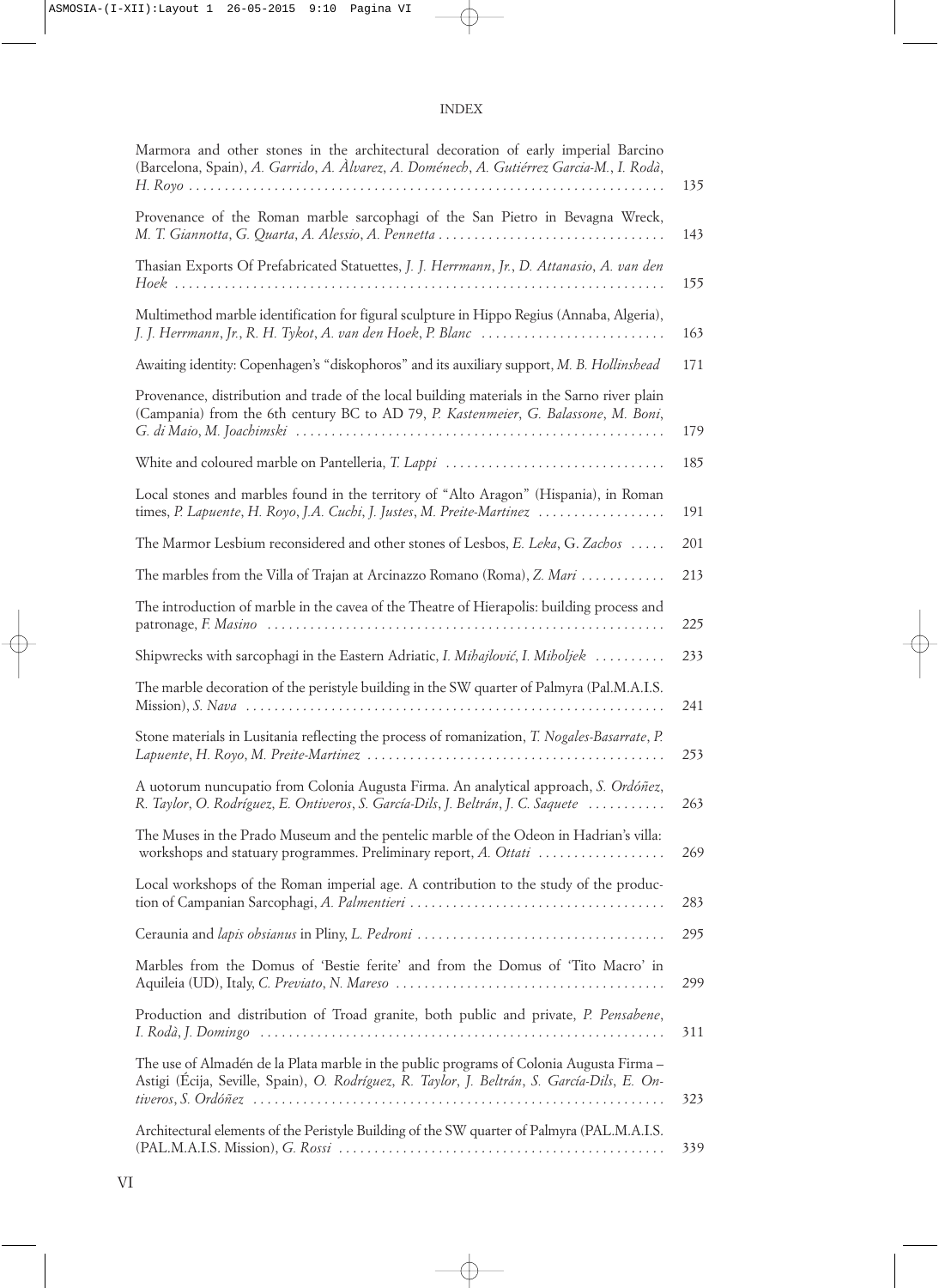| Casa del Rilievo di Telefo and opus sectile at Herculaneum, A. Savalli, P. Pesaresi,                                                                               | 349 |
|--------------------------------------------------------------------------------------------------------------------------------------------------------------------|-----|
|                                                                                                                                                                    | 363 |
| Architectural decoration of the episcopal church of Rhodiapolis in Lycia, A. Tiryaki                                                                               | 377 |
| Byzantine carved marble slabs from Canakkale Archaeology Museum, A. Turker                                                                                         | 385 |
| First preliminary results on the marmora of the late roman villa of Noheda (Cuenca,<br>Spain), M. A. Valero Tévar, A. Gutiérrez García-M., I. Rodà de Llanza       | 393 |
| Parian lychnites and the Badminton Sarcophagus in New York, F. Van Keuren, J. E. Cox,                                                                              | 403 |
| The use of Estremoz marble in Late Antique Sculpture of Hispania: new data from the pe-<br>trographic and cathodoluminescence analyses, S. Vidal, V. Garcia-Entero | 413 |
| Montegrotto Terme (Padova) – Marble and other stone used in architectonic decoration of<br>the Roman villa, P. Zanovello, C. Destro, M. Bressan                    | 421 |
|                                                                                                                                                                    |     |

#### 2. PROVENANCE IDENTIFICATION I: MARBLE

| The monument landscape and associated geology at the sanctuary of Zeus on mt.<br>Lykaion, I. Bald Romano, G. H. Davis, D. G. Romano                                                          | 429 |
|----------------------------------------------------------------------------------------------------------------------------------------------------------------------------------------------|-----|
| Marbles of the Aracena Massif (Ossa-Morena zone, Spain): aspects of their exploitation<br>and use in roman times, J. Beltrán Fortes, M. L. Loza Azuaga, E. Ontiveros Ortega, J. A.           | 437 |
| Isotopic analysis of marble from the Stoa of Attalos in the Athenian Agora and the Hel-<br>lenistic quarries of Mount Pentelikon, S. Bernard, S. Pike                                        | 451 |
| An update on the use and distribution of white and black Göktepe marbles from the first<br>century AD to Late Antiquity, M. Bruno, D. Attanasio, W. Prochaska, A.B. Yavuz                    | 461 |
| The use of coloured marbles in the neapolitan Baroque: the work of Cosimo Fanzago                                                                                                            | 469 |
| The imitation of coloured marbles in the Venetian Renaissance painting, R. Bugini, L. Folli                                                                                                  | 475 |
| Stones and ancient marbles of the 'Francesco Belli' Collection: archaeological, art-histori-<br>cal, antiquarian, geological - technical and petrographical aspects, R. Conte, A. D'Elia, E. | 485 |
| Provenance investigation of a marble sculptures from Lyon Museum, M.P. Darblade-Au-                                                                                                          | 503 |
| The limestone quarries of the Karaburum peninsula (southern Albania), A. De Stefano                                                                                                          | 513 |
| The main quarries of the central part of Dardania (present Kosova) during the Roman pe-<br>riod: their usage in funerary and cult monuments, E. Dobruna-Salihu                               | 519 |
| The use of marble in Hispanic Visigothic architectural decoration, J.A. Domingo Magaña.                                                                                                      | 527 |
| Preliminary study of Los Bermejales, a new roman quarry discovered in the province of<br>Cádiz, Southwestern Spain, S. Domínguez-Bella, M. Montañés, A. Ocaña, J. M. Carrascal,              | 537 |
| Marble pavements from the house of Jason Magnus in Cyrene, E. Gasparini, E. Gallocchio                                                                                                       | 545 |
|                                                                                                                                                                                              |     |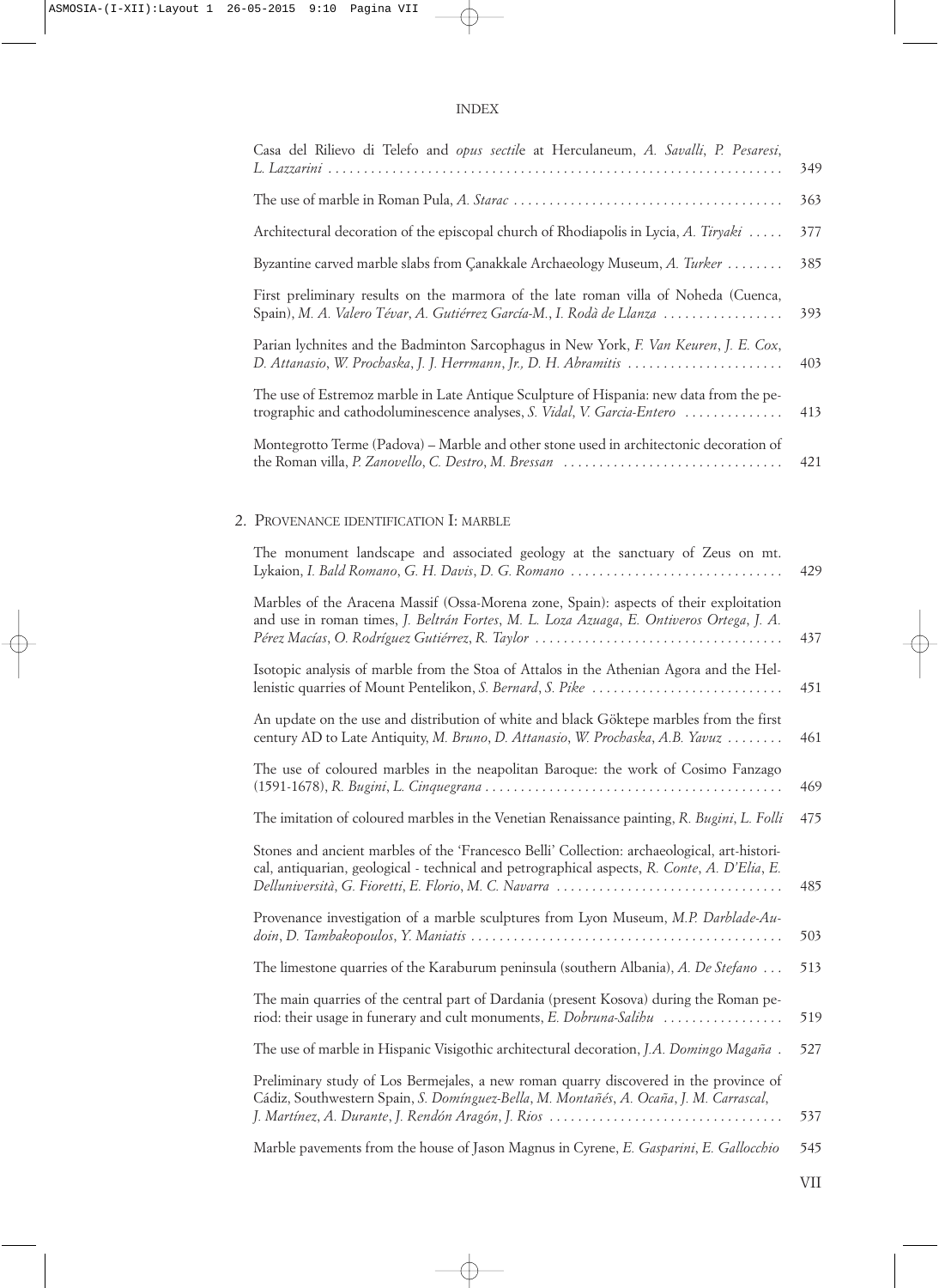| The Portoro of Portovenere: notes about a limestone, S. Gazzoli, G. Tedeschi Grisanti                                                                                                 |
|---------------------------------------------------------------------------------------------------------------------------------------------------------------------------------------|
| Saw cuts on marble sarcophagi: New York and Ostia, J. J. Herrmann, Jr., M. Bruno, A. van                                                                                              |
| The basalt of the sacred caves at Ajanta (India): characterization and conservation, F. Ma-                                                                                           |
| Marble and stones used in the central eastern Alpine area and in the northern area of Bena-<br>cus: topographical reconstruction of trade routes and aspects of use in the Roman Era, |
| Life of Nora (Province of Cagliari - South Sardinia). Roman quarries and their organization                                                                                           |
| Naxian or parian? Preliminary examination of the Sounion and Dipylon kouroi marble,                                                                                                   |
| Analysis of the stony materials in the Arucci city, E. Pascual, J. Bermejo, J. M. Campos                                                                                              |
| Blocks and quarry marks in the Museum of Aquileia, P. Pensabene                                                                                                                       |
| Archaeology and archaeometry of the marble sculptures found in the "Villa di Poppea" at<br>Oplontis (Torre Annunziata, Naples), P. Pensabene, F. Antonelli, S. Cancelliere, L. Laz-   |
| "Marmo di Cottanello" (Sabina, Italy): quarry survey and data on its distribution, P. Pensa-                                                                                          |
| A quantitative and qualitative study on marble revetments of service area in the Villa del<br>Casale at Piazza Armerina, P. Pensabene, L. Gonzalez De Andrés, J. Atienza Fuente       |
| Quarry-marks or masonry-marks at Palmyra: some comparisons with the Phoenician-Punic                                                                                                  |
| Fine-grained dolomitic marble of high sculptural quality used in antiquity, W. Prochaska                                                                                              |
| Discriminating criteria of Pyrenean Arties marble (Aran Valley, Catalonia) from Saint-Béat<br>marbles: evidence of Roman use, H. Royo, P. Lapuente, E. Ros, M. Preite-Martinez,       |
| 3. PROVENANCE IDENTIFICATION II: OTHER STONES                                                                                                                                         |
| The stone architecture of Palmyra (Syria): from the quarry to the building, R. Bugini,                                                                                                |
| Quarries in rural landscapes of North Africa, M. De Vos Raaijmakers, R. Attoui                                                                                                        |
| Local and imported lithotypes in Roman times in the Southern part of the X Regio Au-<br>gustea Venetia et Histria, L. Lazzarini, M. Van Molle                                         |
| Preliminary study of the stone tesserae of Albanian mosaics. Materials identification,                                                                                                |
| 4. ADVANCES IN PROVENANCE TECHNIQUES METHODOLOGIES AND DATABASES                                                                                                                      |
| Provenance investigation of some funeral marble sculptures from ancient Vienna (France),<br>V. Gaggadis-Robin, J.-L. Prisset, D. Tambakopoulos, Y. Maniatis                           |
| Isotopic testing of marble for figural sculpture at Guelma, Algeria, J. J. Herrmann, Jr., R.                                                                                          |

*H. Tykot*, *D. Attanasio*, *P. Blanc*, *A. van den Hoek* . . . . . . . . . . . . . . . . . . . . . . . . . . . . . . . . . 739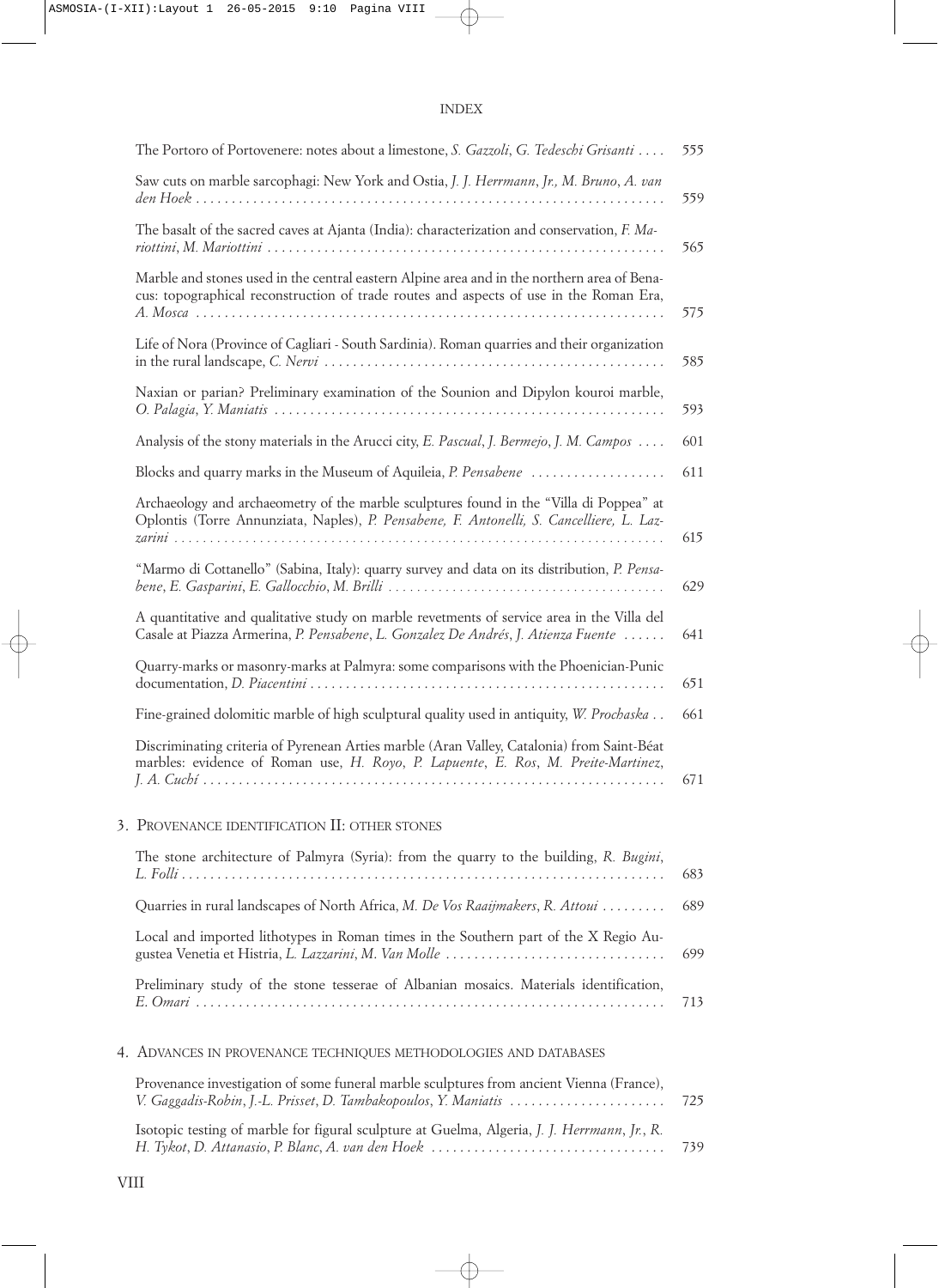|  | 5. QUARRIES AND GEOLOGY |  |  |
|--|-------------------------|--|--|
|--|-------------------------|--|--|

| Analysis and discrimination of Phrygian and other Pavonazzetto-like marbles, D. Atta-                                                                                    | 753 |
|--------------------------------------------------------------------------------------------------------------------------------------------------------------------------|-----|
| Roman stone-carvers and re-carving: ingenuity in recycling, <i>Simon J. Barker</i> , <i>Courtney</i>                                                                     | 765 |
| Can a fire broaden our understanding of a Roman quarry? The case of el Mèdol (Tarragona,<br>Spain), A. Gutiérrez Garcia-M., S. Huelin, J. López Vilar, I. Rodà De Llanza | 779 |
| The Roman marble quarries of Aliko Bay and of the islets of Rinia and Koulouri (Skyros,                                                                                  | 791 |
| The splendor of Andesite. quarrying and constructing in Larisa (Buruncuk) Aeolis, T. Sa-                                                                                 | 805 |
| Carving a corinthian capital. New technical aspects regarding the carving process, N. Toma.                                                                              | 811 |
| New evidence on ancient quarrying activity at the Mani Peninsula, M.P. Tsouli                                                                                            | 823 |
|                                                                                                                                                                          | 831 |
| An unusual Roman stone cinerary urn from London, D.F. Williams, R. Hobbs                                                                                                 | 843 |
| Presenting and interpreting the processes of stone carving: The Art Of Making In Anti-                                                                                   | 851 |
| The Roman Mio-Pliocene underground quarries at Ksour Essaf (Tunisia), A. Younès, M.                                                                                      | 861 |
|                                                                                                                                                                          |     |

#### 6. STONES PROPERTIES, WEATHERING EFFECTS AND RESTORATION

| A strigilated sarcophagus in providence: ancient, modern or both?, G. E. Borromeo,       |  |
|------------------------------------------------------------------------------------------|--|
| Art historical and scientific perspectives on the nature of the orange-red patina of the |  |

#### 7. PIGMENTS AND PAITINGS ON MARBLE

| The polychromy of Roman polished marble portraits, A. Skovmøller, R. H. Therkildsen 891                                                                                               |     |
|---------------------------------------------------------------------------------------------------------------------------------------------------------------------------------------|-----|
| Some observations on the use of color on ancient sculpture, contemporary scientific explo-                                                                                            | 901 |
| The Ulpia Domnina's sarcophagus: preliminary report about the use of digital 3d model for<br>the study and reconstruction of the polychromy, E.Siotto, M. Callieri, M. Dellepiane, R. |     |

| 8. SPECIAL THEME SESSION: ORDERS, REPERTOIRES AND MEANING OF MARBLE WITHIN                  |     |
|---------------------------------------------------------------------------------------------|-----|
| THE PUBLIC AND THE DOMESTIC CIRCLE FROM ANTIQUITY TILL POST-ANTIQUE TIME                    |     |
| Marbles from the theatre of Colonia Caesar Augusta (provincia Hispania Citerior),           | 923 |
| Calculating the cost of columns: the case of the Temple of Apollo at Didyma, P. Barresi 933 |     |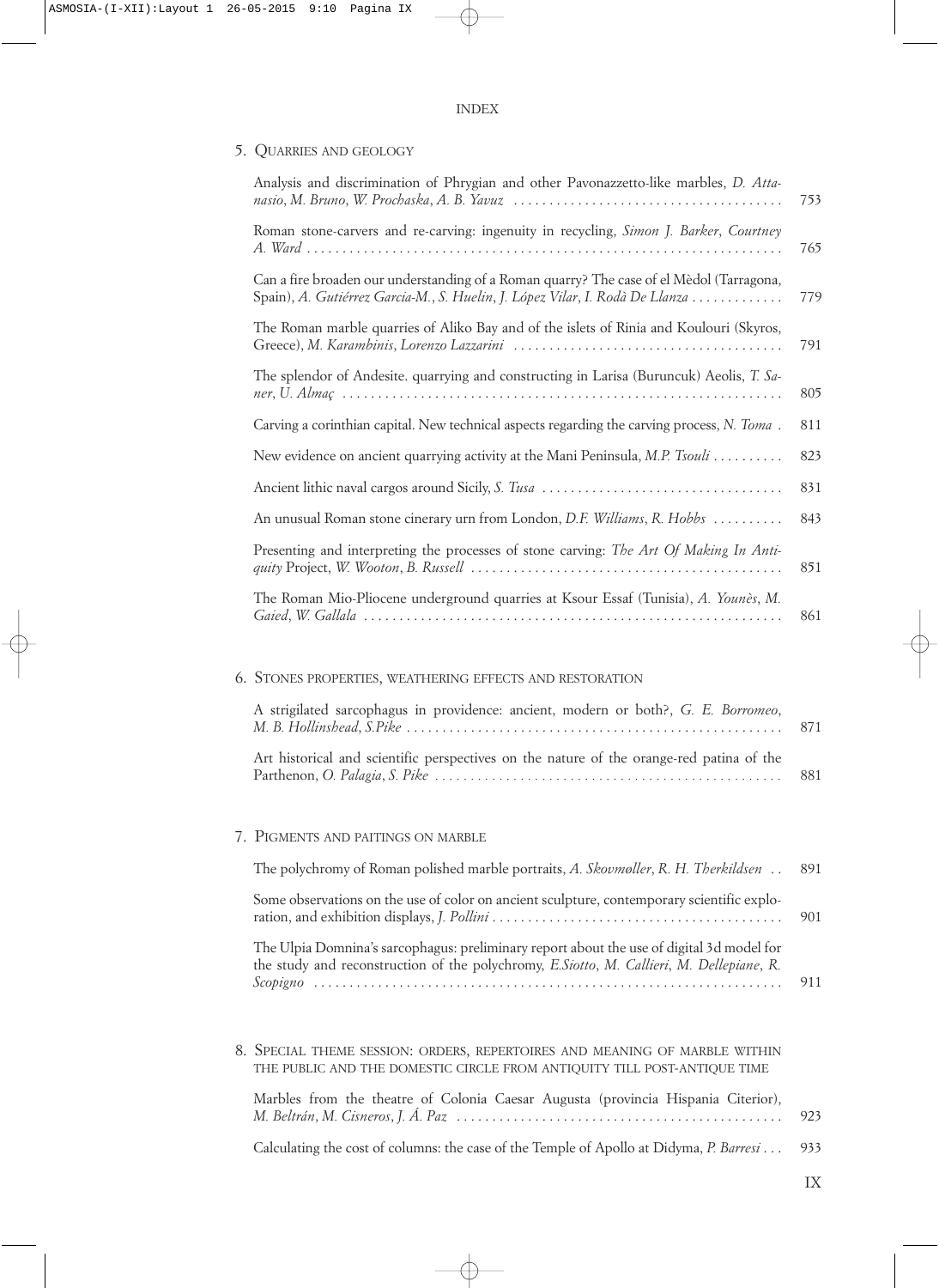| The decorative stoneworks in the east and center of Roman Gaul: recent data of the ar-                                                                                      | 941  |
|-----------------------------------------------------------------------------------------------------------------------------------------------------------------------------|------|
| Colored columns and cult of the emperors in Rome, <i>B. Burrell</i>                                                                                                         | 947  |
| Roman sculpture in Pannonia between imports and local production, M. Buzov                                                                                                  | 955  |
| A New Julio-Claudian Statuary cycle from Copia Thurii. Brief remarks on quality and<br>methods of extraction and processing of marble used for the sculptures, A. D'Alessio | 969  |
| Stone in the decorative programs of Villa A (So-Called Villa Of Poppaea) at Oplontis,                                                                                       | 977  |
| Stable isotope analysis of Torano valley, Carrara, marble used in 18th-century french                                                                                       | 987  |
|                                                                                                                                                                             | 997  |
| Colored marbles of Diocletian's Palace in Split, K. Marasović, D. Matetić Poljak, Đ. Gobić                                                                                  | 1003 |
| Fabri Luxuriae. Production and consumption of coloured stone vases in the Roman Period,                                                                                     | 1021 |
|                                                                                                                                                                             | 1031 |
| Mythological sculptures in late antique domus and villas: some examples from Italy,                                                                                         | 1039 |
| Architectural language and diffusion of decorative models: a group of unpublished figured<br>capitals from Hierapolis in Phrygia, G. Sobrà                                  | 1049 |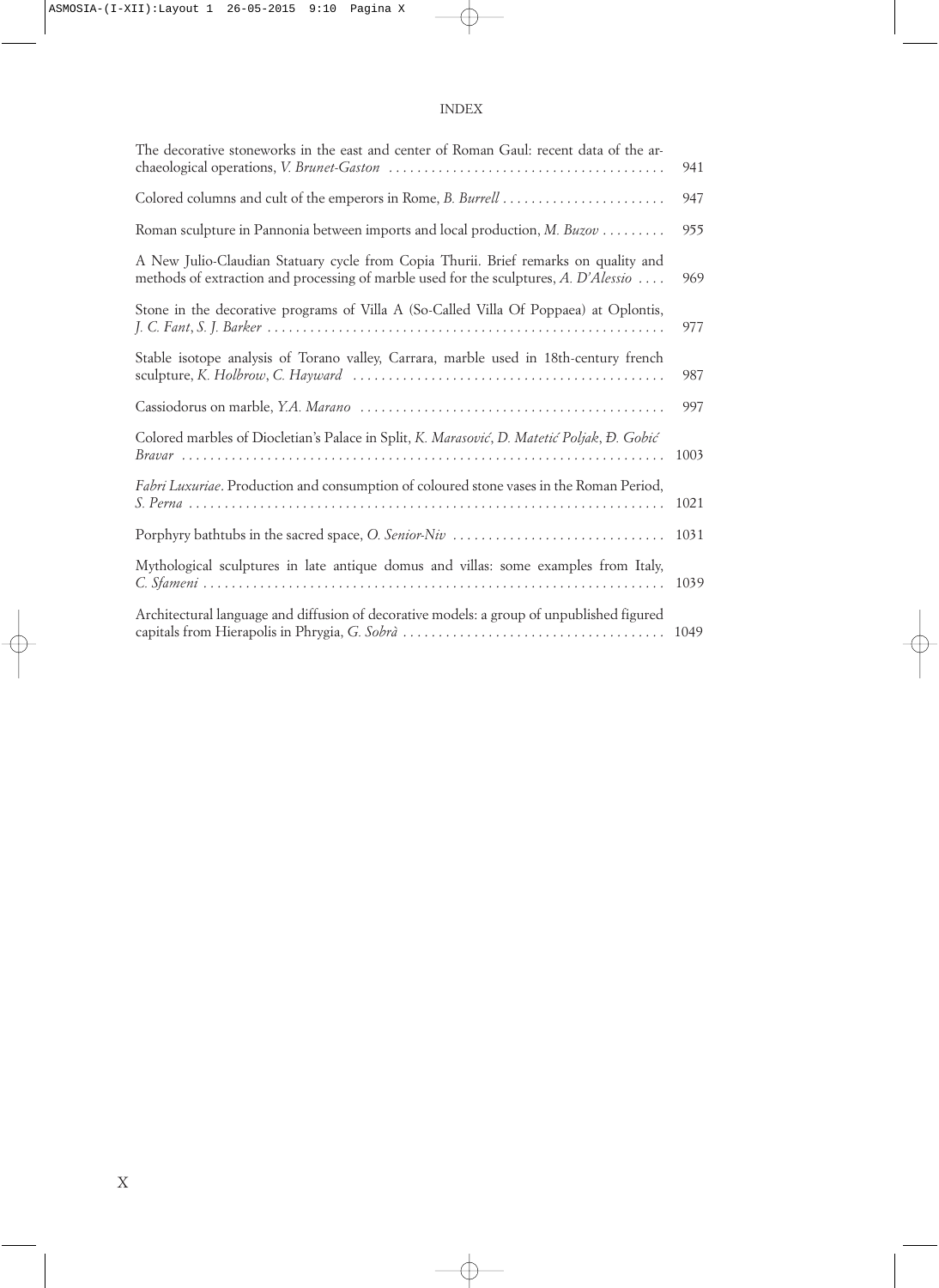#### PRESENTATION

Presenting the Proceedings of the ASMOSIA X Conference, first of all we wish to underline that the seat of Rome has substantially influenced the contents of the meeting. In fact, the study tradition on marbles that started in Italy during the XIX century has never interrupted.

In particular in Italy marble was the object of a rhetoric attitude that had its major expression under the Fascist period, when there was a relaunch of the use of italian marbles, specially the Carrara marble, that culminated in the deed of the obelisk in the Mussolini Forum. Its transport from the quarries to Rome became a great propaganda action of the regime, that was compared to those of the Roman Empire.

The necessary break in the interest for the history of the Empire of Rome that followed the end of Fascism implied a silence of the studies on marbles too. But at the end of the Sixties the Comitato per lo Studio del Marmo e della Pietra nell'Antichità was created just in Rome. We want to remember it since it played an important role for the birth of ASMOSIA and for the development of the subjects that are treated in its Conferences. Between its members we shall quote J.B. Ward-Perkins, Th. Kraus, R. Gnoli, F. Braemer, G. F. Carettoni, M. Floriani Squarciapino, F. Castagnoli, A. M. Colini, C. Pietrangeli and P. Pelagatti. As an immediate consequence of this initiative some important studies were carried out: the analyses of Ward-Perkins on the distribution of sarcophagi and on Nicomedian marble; the researches of Th. Kraus and J. Roder on *Mons Claudianus*; the study and the plotting of the quarries of Docimion in Phrygia; the volume of R. Gnoli *Marmora Romana*.

These works have been essential in the continuation of the studies on marbles, giving new inputs to the research on the topics of quarries and productions. The results appeared few years later with the publication of the quarry marbles of Porto by P. Baccini Leotardi and of the microasiatic sarcophagi with colonnettes: M. Walkens identified indeed their provenance and followed the path opened by Roeder investigating the Phrygian quarries and their productions. The Comitato sowed the seeds of a research method that went completely beyond the prevailing tradition in the previous studies on marble. This can be identified with the works by Bruzza and Dubois, that were focused exclusively on

the imperial marbles used in Rome or, little later, with the works by Hirschfeld on the public administation of the quarries, that were carried on by means of the interpretation of the sources and of the quarry inscriptions. On the contrary, in the Seventies and the Eighties, the prevalent research aims become the understanding of the economic meaning of the quarry productions and their distribution, the mechanisms of contracts and rents and the extension of the investigation from the imperial toward the provincial quarries.

As a consequence of this process, the archaeometric studies grew in importance, since they were the means to determine the provenance of white marbles and then to reconstruct in a correct way the economic and ideological aspects connected to the use of imperial and local marbles (F. Braemer).

The road of scientific research was ready for the organic approach to the exact sciences, that was greatly encouraged by the work of Norman Herz. Archeometry established itself as an indispensable tool for understanding the phenomenon of marble. All these instances, kept alive during the Seventies and the Eighties from various individual initiatives, have resulted in ASMOSIA, which developed them considerably over the time. They also leaked in the title that now prevails in the publication of the Proceedings of the ASMOSIA Conferences: Interdisciplinary Studies on Ancient Stones. Over the years, predetermined topics based on the above mencioned traditions have been established: Applications to Specific Archaeological Questions - Use of Marble; Provenance Identification I: Marble; Provenance Identification II: Other Stones; Advances in Provenance Techniques, Methodologies and Databases; Quarries and Geology (Quarrying Techniques, Organization, Transport of Stones, New Quarries, Stone Carving and Dressing, Hazards to and Preservation of Quarries); Stone Properties, Weathering Effects and Restoration (as related to diagnosis problems, matching of stone fragments and authenticity); Pigments and Paintings on Marble. But it must be said that each ASMOSIA Conference had a specific character also conditioned by the place, by the scientists and the organizations who took charge of the Congress. It became clear that the issues mentioned above were not sealed containers, but open to the scientific innovations caused by the progress of the search.

The ASMOSIA X Conference could not escape the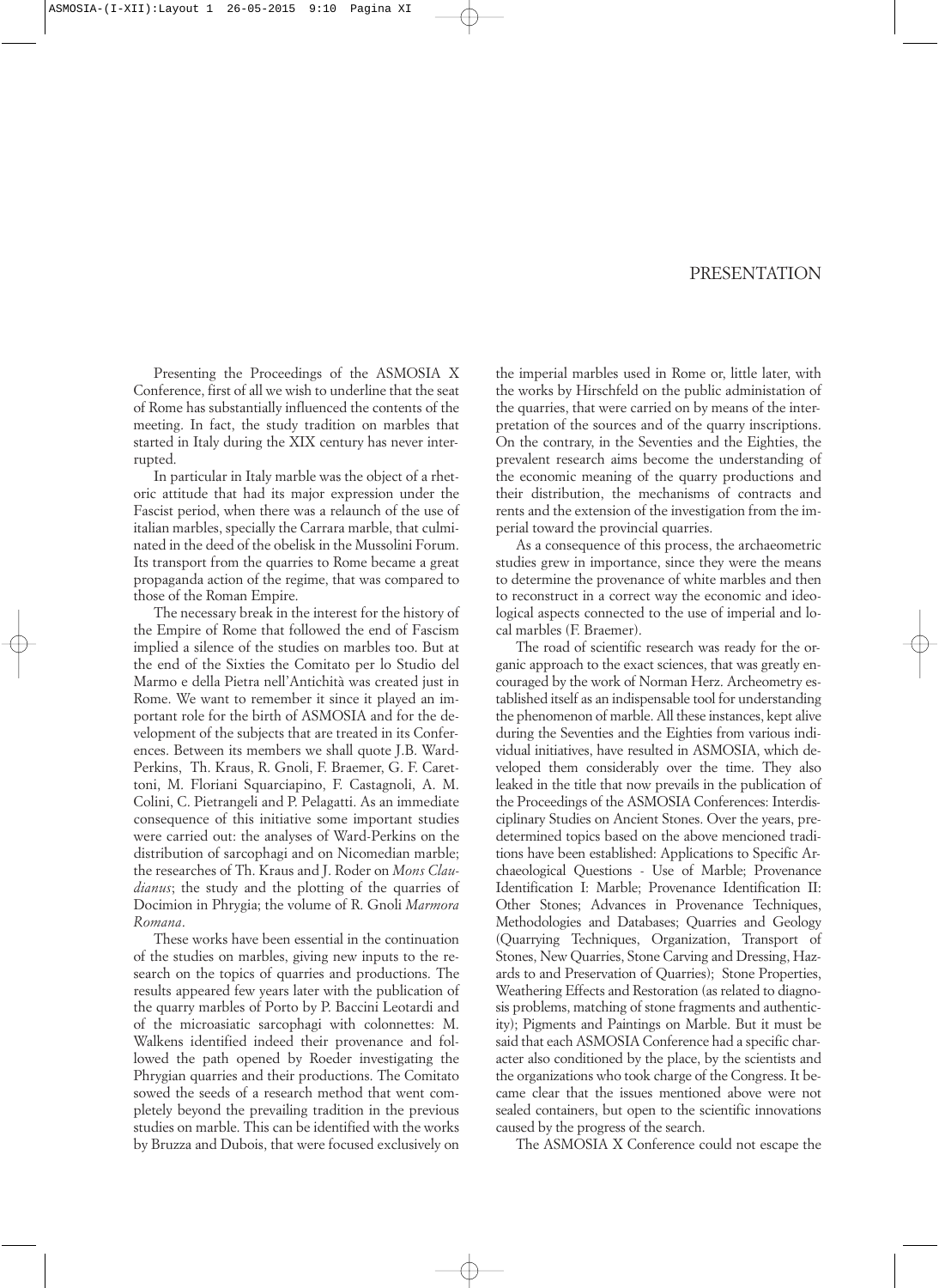conditioning that came from being held in Rome and organized by university researchers and by officers of the departments of Cultural Heritage of the City of Rome, in continuous contact with the greatest monuments of the Roman Empire. The history of the relationship of the city with the marble through the centuries, the tradition of nineteenth-century studies, the fact that scholars like Ward-Perkins, Kraus, Gnoli have been operating in the city, ended up into a scientific heritage that can not be ignored, but must be integrated.

During our meeting we have profiled some trends. The insistence on ideological meanings of the use of marble; an on time increasing interest for the provincial quarries and the relationship between them and the cities; a need for a more open confrontation between the archaeometrists involved in the identification of marbles and other stones. This last aspect has emerged in heated discussions on the methods used for the analyses of the marbles of Göktepe. In the Conference continued to be present those issues that can not be depleted, because of increasingly sophisticated historical and archaeometric investigations and because of new discoveries: the study of quarries in Skyros, in Albania, in the Medol in Tarragona, until we reach the basalt quarries in India. The history of the use of the specific qualities of marbles and colored stones such as thasian for specific kinds of sculpture (small statues, bath-sarcophagi), troadense granite for column shafts; moreover, the story of the fortune of individual stones, such as Almaden de la Plata marble at Astigi (Ejica), the marble of Estremoz in its continuity of use in late Roman Hispania, the Cottanello in Sabina; shipwrecked loads (San Pietro in Bevagna in the Gulf of Taranto, Camarina and other sites in Sicily); the marbles and other stones used in a particular city or monument. Precisely, in this regard numerous contributions have been presented: they concern cities like Lyon, Barcino, Pola, Leptis Magna, the island of Pantelleria, the houses of Aquileia, the Baths of Ostia, peristyle monuments of Palmira, the villa of Trajan at Arcinazzo, the floors in *opus sectile* of Herculaneum and Cyrene, the marble veneering of the baths of the Villa at Piazza Armerina etc. Finally they dealt with the themes of marble imitation in painting, restoration and the fortune of marble in the light of collections and furniture inlaid with marble.

In almost all of these interventions archaeometry has been essential to define the characteristics and assist in the identification of the stones. Just the greater security afforded by such analyses has allowed to go beyond the simple issue of origin, with new approaches, ranging from the economy to semantics. Precisely, this was the sense of the theme launched by the Special Session of Rome: Orders, Repertoires and Meaning of Marble within the public and the domestic circle from antiquity till post-antique time.

The Congress has been crossed by some news, such as the proposed databases which can summarize the multiplicity of results and the problems connected with the reconstruction of color on white marble sculptures and architectural elements. On this respect, the results were not only surprising and impressive, but sometimes ambiguous and misleading. The same portrait could take the same picture tone or so different tones, that we have faced with the need to perfect this method. It is also true that the statue chosen as the logo of ASMOSIA X, the Matidia of Sessa Aurunca, just for the two qualities of the bigio morato that compose it, evidences that in the ancient world it was not unusual to combine different tones that have a basic colour match. Perhaps for this reason a uniform colour must not be searched. We must remember the words of Susan Kane, who read in the union between the artistic value and archaeometric interest offered by this sculpture a summary of the meaning of ASMOSIA.

\* \* \*

We wish to thank the ASMOSIA Executive Committee and the President Yannis Maniatis for the scientific and organizing support not only during the Conference, but also in the stages that preceded and followed it. Thanks also to the commitment and the professional collaboration offered by Marilda De Nuccio of the Sovraintendenza Capitolina ai Beni Culturali, Vicepresident of the ASMOSIA X Organizing Committee and to Massimo Carlucci for the work of translation in English in the organizing stages and during the Conference. For the constant and careful work in the Secretary we thank Giuseppe Restaino and finally all the staff of the Organizing Committee composed by Tommaso Bonanni, Valerio Bruni, Francesca Caprioli, Monica Cottini, Leandro Cucinotta, Javier Á. Domingo Magaña, Dimosthenis Kosmopoulos Giacummo, Enrico Gallocchio, Vincenzo Graffeo, Adalberto Ottati, Stefano Palalidis, Bruno Vivino.

> PATRIZIO PENSABENE, ELEONORA GASPARINI Rome, 5 May 2015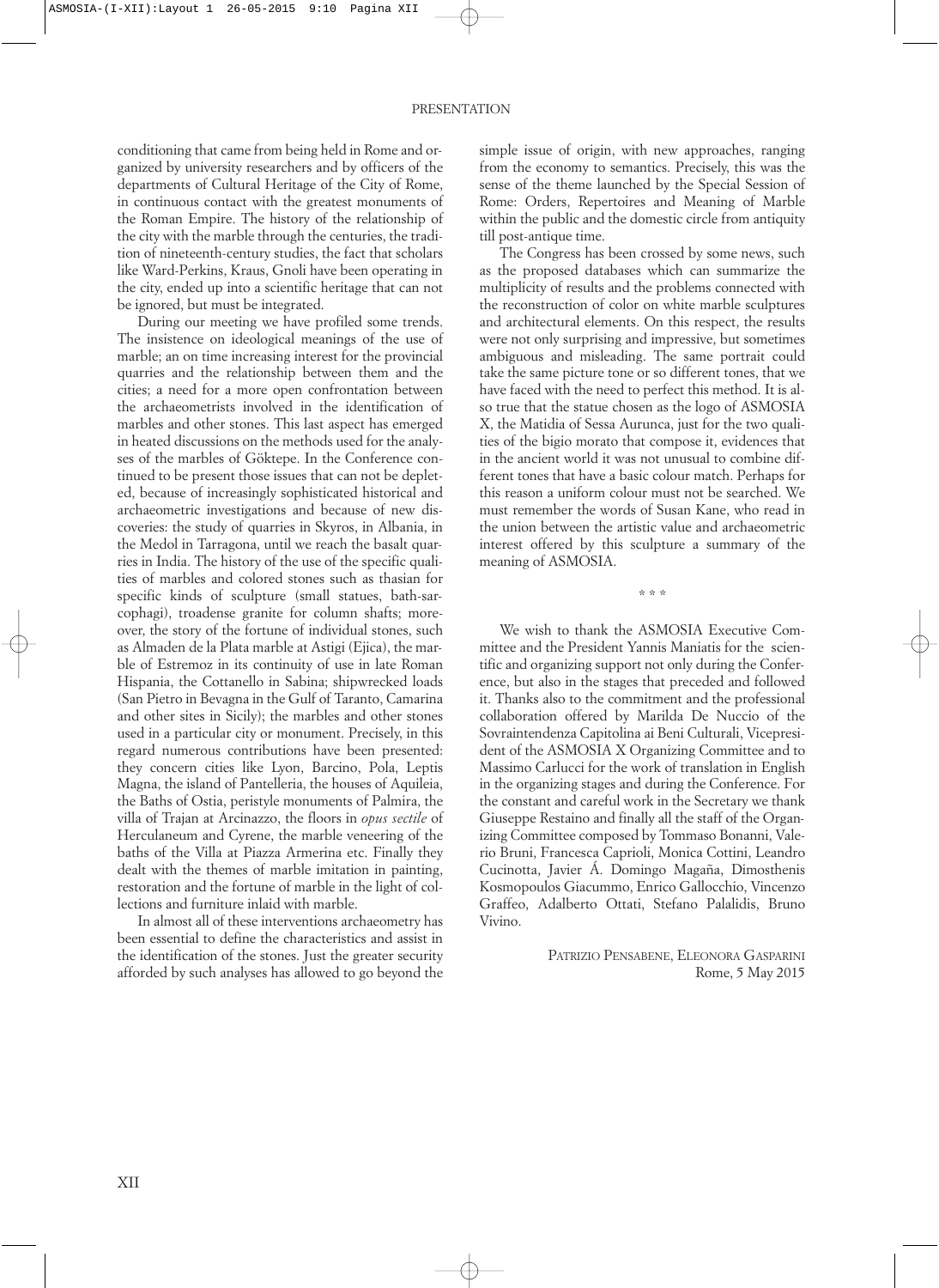1. APPLICATION TO SPECIFIC ARCHAEOLOGICAL QUESTIONS USE OF MARBLE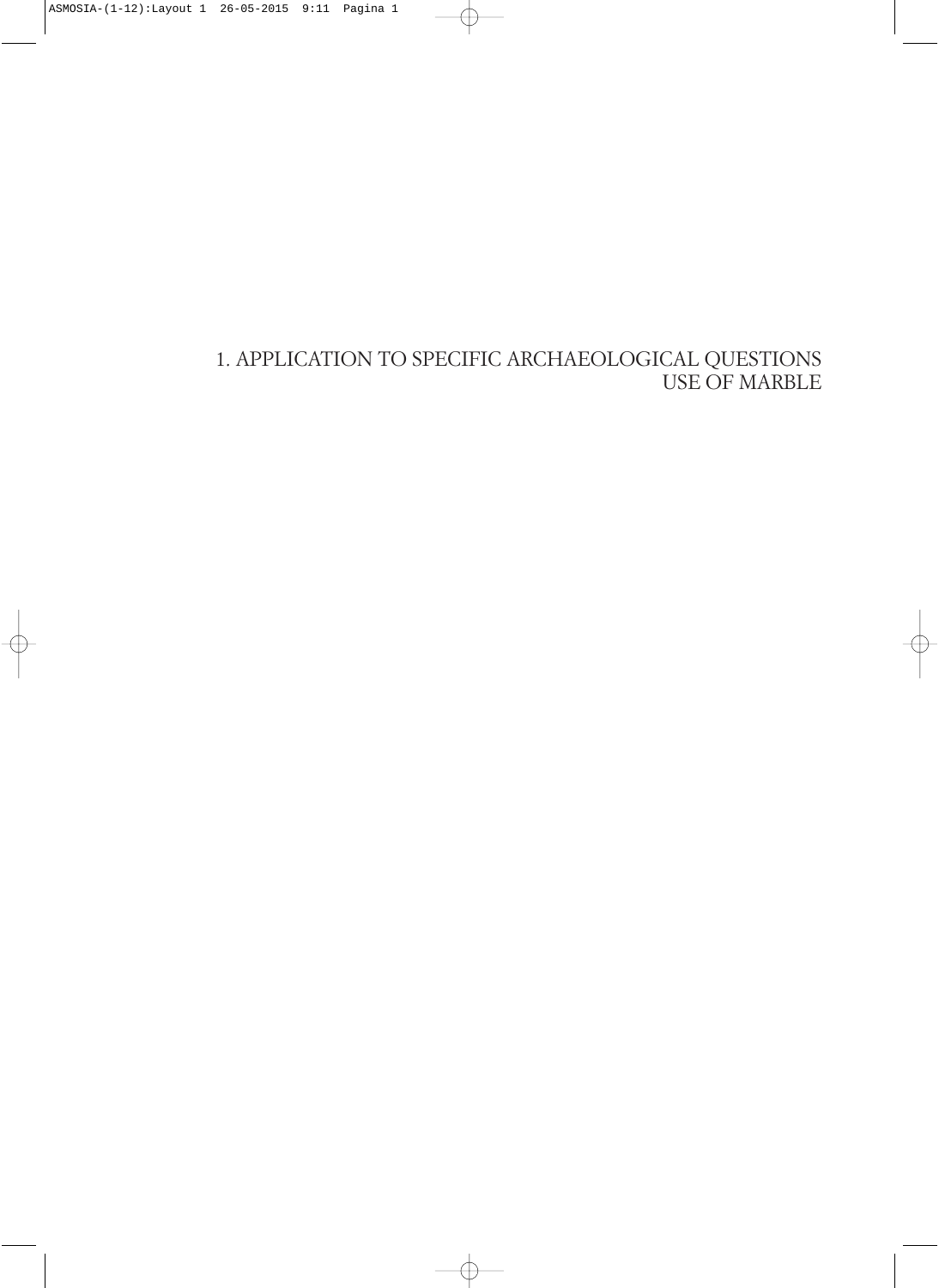#### ARCHITECTURE WITH CONCAVE AND CONVEX RHYTHMS AND ITS DECORATION IN HADRIAN AGE: THE MARITIME THEATRE AND THE SOUTHERN PAVILION OF PIAZZA D'ORO IN HADRIAN'S VILLA

B. Adembri<sup>1</sup>, S. Di Tondo<sup>2</sup>, F. Fantini<sup>3</sup>

#### Abstract

*Constantine Some buildings in Hadrian's Villa, as the Maritime Theatre and Piazza d'Oro, show trabeation with a characteristic curvilinear shape, decorated with figured friezes. The dispersal of most of them in public and private collections involves difficulties in replacing the friezes in each building. A new integrated approach applied to the study of the curvilinear shape friezes, allowed us to make new reliable assumptions about the replacement of the architectural decoration. Starting from digital survey of the original fragments, and of the still preserved masonry in situ, is possible to acquire an amount of information useful to recompose the figurative cycles of the Maritime Theatre and of the southern pavilion of Piazza d'Oro. The study of decorative architectural system based on the new methodological approach and the comparison of the formal and metric features obtained with those of the architectural remains in the Villa, allowed us to propose synthetic solutions on which the virtual reconstruction assumptions can be based.*

#### Keywords

Hadrian's Villa, virtual anastylosis, 3D laser scanner survey

#### Introduction

This ongoing study on architectural decoration from Hadrian's Villa has been carried out under the supervision of Soprintendenza per i Beni Archeologici del Lazio that coordinates the work of many researchers from different countries and it is part of a wide set of multidisciplinary analyses on this UNESCO Site. Thanks to new technologies is possible to achieve more accurate results than in the past, in particular about architectural decoration and virtual anastylosis. The themes of our research can be considered as updated and in some cases deeper investigations inspired by former studies (HANSEN 1960; RAKOB 1967; CONTI 1970) on the pavilions characterized by concave and convex

entablatures as the Maritime Theatre and Piazza d'Oro (Figg. 1-2). The high degree of accuracy provided by active sensors such as 3D laser scanner (Fig. 3) together with new 3D geometric modelling tools let us obtain more reliable locations of marble friezes – and fragments – that nowadays are exhibited ore stored in the Villa and in other Italian and European private and public collections.

#### The study of concave and convex entablatures

The first survey campaign carried out by means of 3D laser scanner on the Villa's figured entablatures was held in September 2009; it was focused on the friezes stored inside the Triboletti's didactic museum (actually closed) and some other fragments forming part of the anastylosis made during the past century inside the Maritime Theatre (1957-1958). The first gratifying results achieved by virtual replacement "in situ" of a fragmentary curved marble frieze from the island private dwelling of the emperor, were disseminated in international conferences about the role of new technologies for Cultural Heritage (CHNT-14 Workshop, Vienna 2009: Adembri, Di Tondo, Fantini 2010; CAA 2010, Granada: Adembri, Di Tondo, Fantini) and in the exhibition "Villa Adriana. Una storia mai finita" held at the Canopus' Antiquarium in 2010, among the new research fields recently activated (ADEMBRI 2010). This first collaboration led the research team to carry on and develop this methodology on other pavilions of the Villa with mixtilinear entablatures, as Piazza d'Oro. During September 2010 and 2011 we extended the laser scanner survey to other marble pieces and buildings, characterized by similar features and subjects (figured friezes with Erotes engaged in chariot races, hunting and seathiasos). The main aim, in this case, was to extend the digital database of models, not just adding new files, but also having measured models of the marble friezes and improving the representation quality of them in order to provide a better quality of visualization during all the next steps of virtual anastylosis.

<sup>1.</sup> Soprintendenza per i Beni Archeologici del Lazio - Roma, benedetta.adembri@beniculturali.it

<sup>2.</sup> Università degli Studi di Firenze, Dipartimento di Architettura, Storia, Disegno e Progetto, s.ditondo@microgeo.it

<sup>3.</sup> Universidad Politécnica de Valencia, Instituto de Restauración del Patrimonio, filippofantini@quipo.it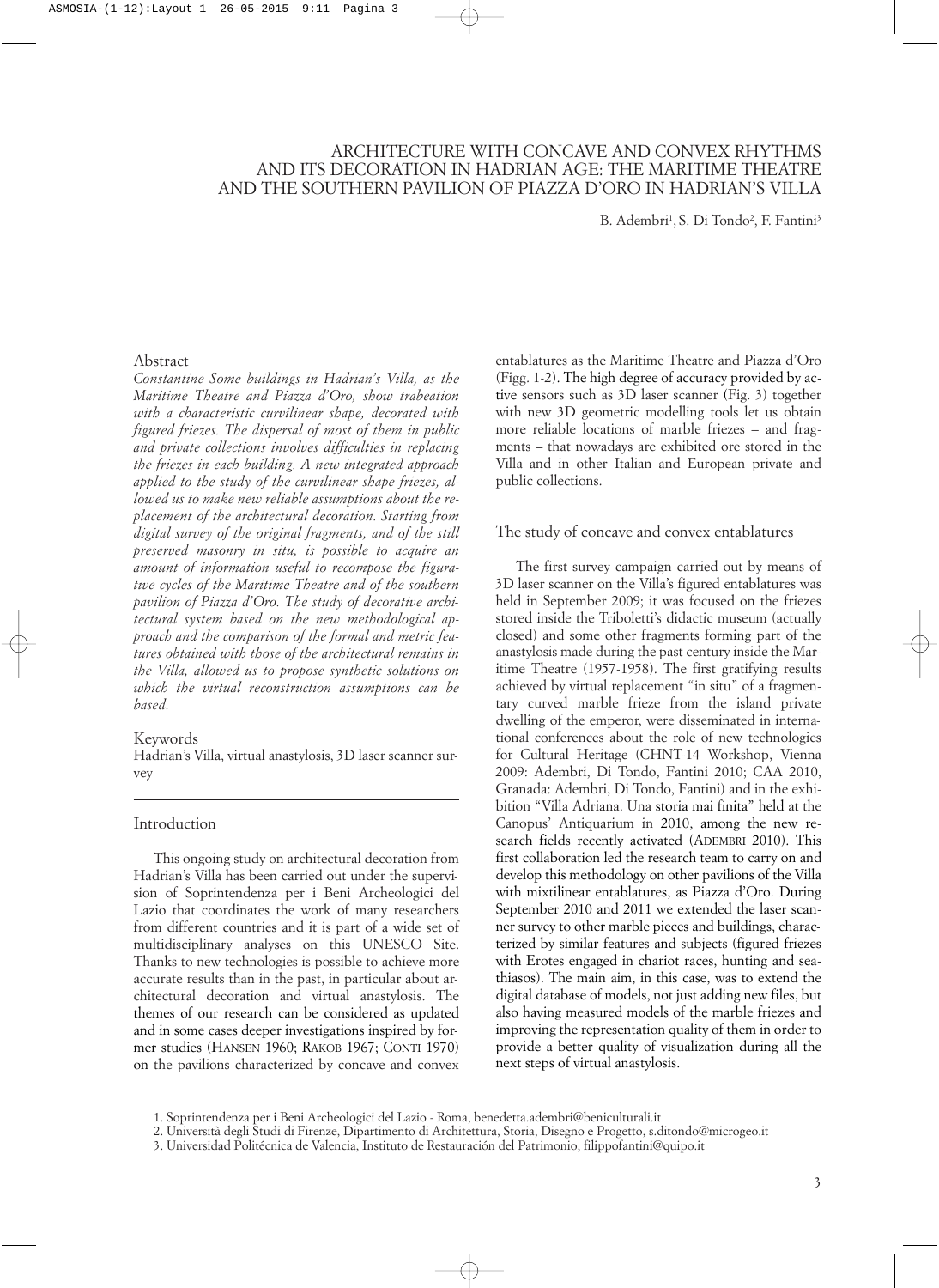

Fig. 1. Hadrian's Villa. Maritime Theatre.



Fig. 2. Hadrian's Villa. Piazza d'Oro southern pavilion.

During the last four years the deep collaboration between archaeologists, experts of laser scanner survey and 3D modelling made possible the development of a customized combination of different techniques, each one coming from different fields: reverse modeling, entertainment software, real-time and game engine applications. Friezes belonging to the Maritime Theatre and Piazza d'Oro (characterized by curvilinear shape) could be virtually replaced in the correct original location thanks to the combined analysis of different scale surveys: from the general architectural scale to the detailed decorations (ADEMBRI, DI TONDO, FANTINI 2011).

Also Hansen (HANSEN 1960) and Ueblacker with Caprino (UEBLACKER 1985, CAPRINO 1985: 62) already tried to carry out an anastylosis of Maritime Theatre's architraves through the use of morphological features (in particular the bend radius of curved elements), but their results were affected by a lack of accuracy of the survey, done with traditional measuring instruments.

Pirro Ligorio's<sup>4</sup> writings and drawings underline the importance of Piazza d'Oro since Renaissance: it was a very interesting and inspiring subject for architects and scholars because of its richness and conservation especially of the figured friezes. In the last years many authors dealt with those topics concerning Piazza d'Oro (CONTI 1970, Bonanno 1975, Bonanno 1977, Mari 1994, Sirano 2000), giving once again prove of the relevance of the peculiar architectural decorations inside the design of the whole complex.

#### Aims of the project

The first aspect that we are carrying out deals with the systematic documenting and cataloguing of all the known pieces with concave and convex rhythms found at Hadrian's Villa, using the more accurate and proper survey solution in order to produce a virtual repository at disposal for researchers. Metric and formal characteristics of every fragment will be investigated by means of 3D interactive visualization thanks to real-time application from the field of entertainment software such as game engine.

The second aspect has to do with the use of virtual models from 3D laser scanning technology and pho-

<sup>4.</sup> Pirro Ligorio, "Trattato delle Antichità di Tivoli et della Villa Hadriana fatto da Pyrrho Ligorio Patritio Napoletano et dedicato all'Ill.mo Cardinal di Ferrara", Cod. Barb. Lat 4849, ff. 17 v – 18 v.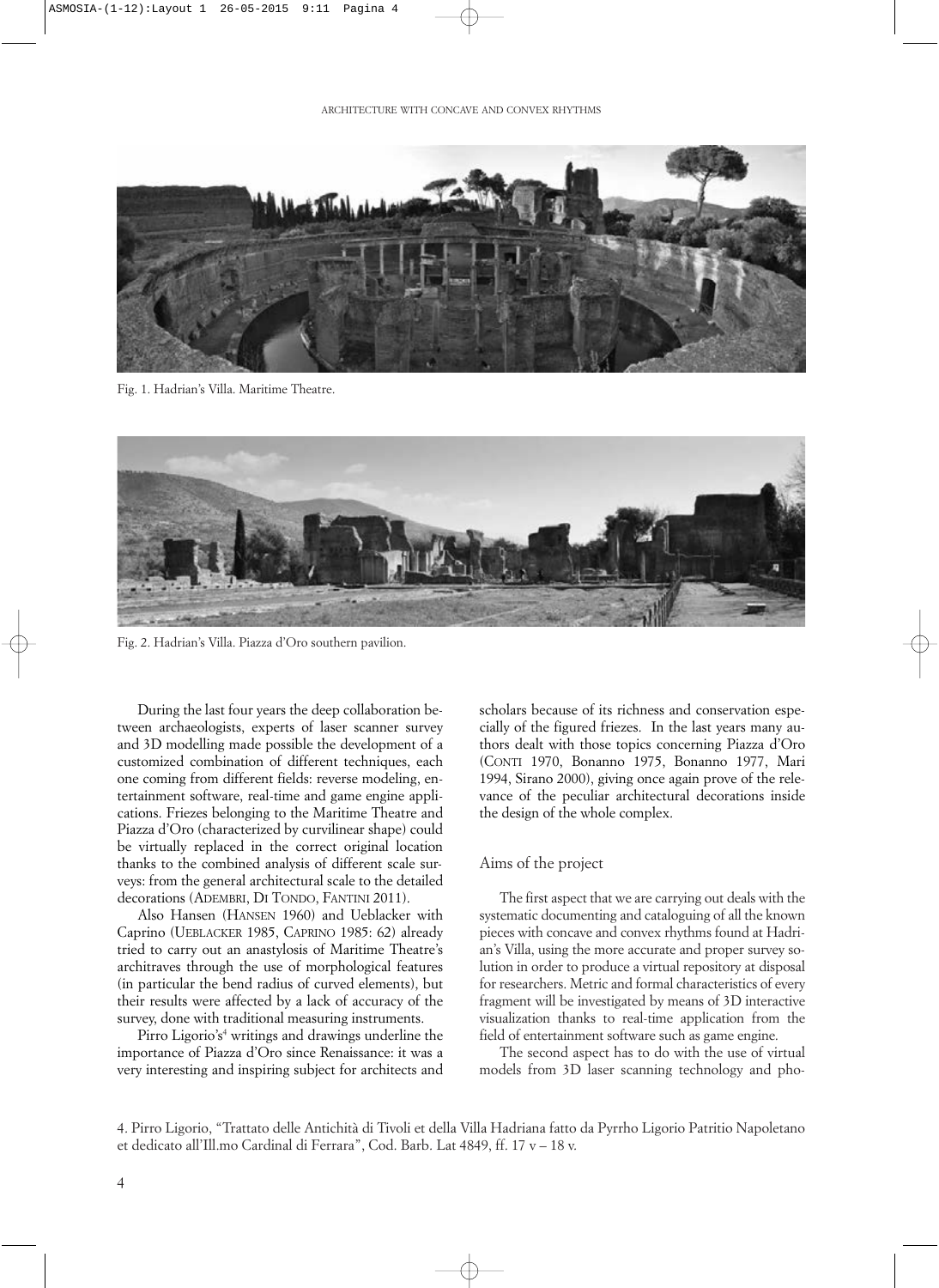

Fig. 3. 3D survey operations: A) 3D survey at Piazza d'Oro. B) 3D survey of a figured frieze.

togrammetry as bases for virtual reconstructions and anastylosis of all the known elements concerning curvilinear trabeation from Teatro Marittimo and Piazza d'Oro.

In particular for Piazza d'Oro it was decided to split the research in two different ones: one focused on hunting friezes belonging to the two lateral porches of the southern area of the pavilion (ADEMBRI, JUAN VIDAL, MARTÌNEZ ESPEJO 2012); the other would have deepened the knowledge of the curvilinear nymphaeum, characterized by a very rich architectural decoration<sup>5</sup>.

Among these purposes should be underlined the experimental approach of new technologies inside the whole research. In the majority of cases neither one of the hardware and software solutions used for our main research aims was designed for archaeology: it means that our team had to merge together applications and pipelines coming from other fields as, for example, computer aided industrial design, reverse engineering and 3D computer graphics for entertainment. In other words, to allow the use of highly detailed 3D digital models, it was necessary an experimental phase that permitted to our team to combine and manage architectural surveys with fragments and smaller elements without losing the accuracy of the measurements and their appearance.

#### Research methodology

Every member of the research team plays a different role inside the frame of this project, archaeologists, ar-

chitects, experts of computer graphics, topographic surveyors, etc. All together work for re-ordering, documenting and cataloguing original fragments, both those preserved at Hadrian's Villa and those in private and public collections, both in Italy and elsewhere in Europe. But the research is not just based on the 3D acquisition of the items shape; we are acquiring graphic (engravings and old drawings) (Fig. 4) and photographic (historical photography) documentation concerning the friezes, with the aim of amassing the greatest amount of information in order to recompose the figurative cycles.

The methodology we developed inside the frame of this international collaboration is formed by different steps: laser scanner survey to obtain 3D accurate models of archaeological remains and decoration; then an extensive use of reverse modeling techniques to determine formal features and relevant measures (bend radius, angles) that could provide clues for virtual reassembling; and third, an optimization process of dense meshes in order to provide 'easy to use' textured models. This last step, which takes a lot of the time in the whole process, is very important because it allows the use of high detail models inside a single 3D environment where it is possible to review the suggested alignment of the fallen pieces.

Reverse modeling applications are extensively used in the field of mechanic engineering and design: for this reason we just use a small set of the tools at disposal inside this complex software. In our case is very important to achieve a highly detailed model that will be aligned to the more convenient reference system, then we define other planes that will be used to determine all the important sections of the marble entablature. It

5. The first team is from Universidad Politecnica de Valencia, prof. Francisco Juan Vidal, PhD. Student Isabel Mtnez-Espejo Zaragoza; the other team is formed by the authors of this paper and starting from 2012 also Fabio Ristori, architect was included inside the group.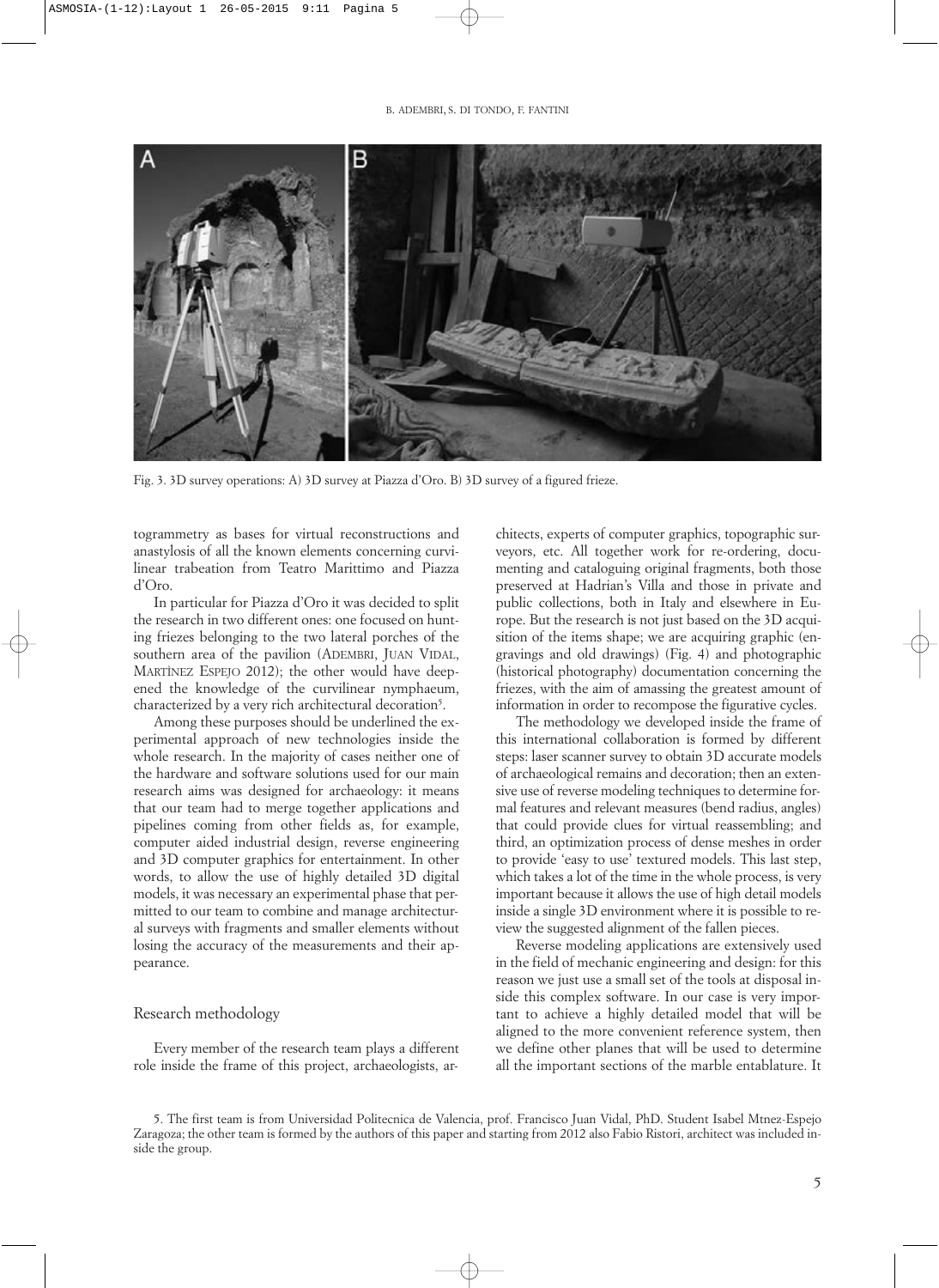

Fig. 4. A) Onofrio Panvino: drawing of a figurated frieze representing chariot race. B) Codex Berolinensis. Berlin, Staatsbibliotek Preußischer Kulturbesitz: drawing of a figured frieze representing chariot race (from Ueblacker 1985).

is very important to choose the right position of these planes in order to detect all those formal features designed by ancient architects to facilitate their assembling. For this reason we decided to give priority to the survey of all those that could provide the greater quantity of morphological and metric information for the anastylosis: that is the elements which formed part of a corner, or a terminal part of the architrave, and also the pieces which show very clearly a change of profile (mixtilinear elements), and of course the bended pieces that can provide the curvature radius. For every fragment we obtain sections and projections, then used as templates for drawing planar geometric figures that best fit with the section: in the case of the bended friezes, it will be a circle. Different radiuses allow us to guess different location inside the architecture remains. All the metric tests were developed on two-dimensional schemes (plan elevation and section), suitable for the validation of reconstruction hypothesis on the design process that led to the construction of the building which the architectural friezes were referred to. In all the cases we converted the contemporary measuring systems in the anthropometric one used during roman imperial age and we applied the graphic algorithms coming from ancient treatises for example Vitruvius's rules about architectural design so as other ancient texts that in the whole concur to let us understand the phases of the ancient design.

#### Results

In the exhibition held at Hadrian's Villa among April the 1st to November the 1st 2010 a number of pieces, originally located in the famous dwelling of the Emperor, were brought back to the Villa and exhibited inside the Canopus Antiquarium; between them there was a fragment of concave frieze with the theme of chariot driven by erotes preserved in the British Museum, formerly belonging to a private collection and originally coming from the Maritime Theatre. During the preparatory phases of the exhibition it was possible to scan this piece, by permission of the British Museum, and other two friezes, both removed from the famous Pirro Ligorio's Fontana della Rometta at Villa d'Este in Tivoli, one of them originally belonging to the Maritime Theatre, the other to Piazza d'Oro. The state of conservation of these architraves is quite bad because they were formerly placed in the fountain and consequently were negatively affected by a long time inappropriate location.

A little at a time, ongoing research is trying to solve the dispersal problem of the friezes from the Maritime Theatre and Piazza d'Oro and put in order and consider what has already been written by scholars, trying to rectify and integrate the specific literature. Although the differences between the two buildings, the Maritime Theatre and the Piazza d'Oro have points in common that can be understood by an integrated and interdisciplinary research. Good results in terms of documentation and cataloguing by means of new survey techniques were achieved: many elements of the architectural decoration belonging to the two complexes were identified in more probable original location. The reliable match between the measures of those elements and the measures of the extant walls or basement proves that our proposal is correct if compared to the previous assumptions, that often led also to incorrect anastylosis (as in the Maritime Theatre or Piazza d'Oro, then removed). We found that these two paradigmatic architectures of the Villa have lots of common features and solutions that scholars ignored and undervalued.

On the other hand, this new approach to the research let us consider new chances of cataloguing and recording the data and of disseminating the results to the scientific community without losing any detail: from the organization of the file-cards (going beyond the Italian Ministry for Cultural Heritage format) to the usage of 3D real-time application for interactive evaluation of morphological and metric aspects of each piece. In the following table are briefly explained the results concerning some case studies. The identification code of each frieze is based on the following criteria: TM: Maritime Theatre; PO: Piazza d'Oro; S: South Pavilion of Piazza d'Oro; E: East Pavilion of Piazza d'Oro; the room numbering follows the ones adopted in Guidobaldi 1994 (Figg. 5-6).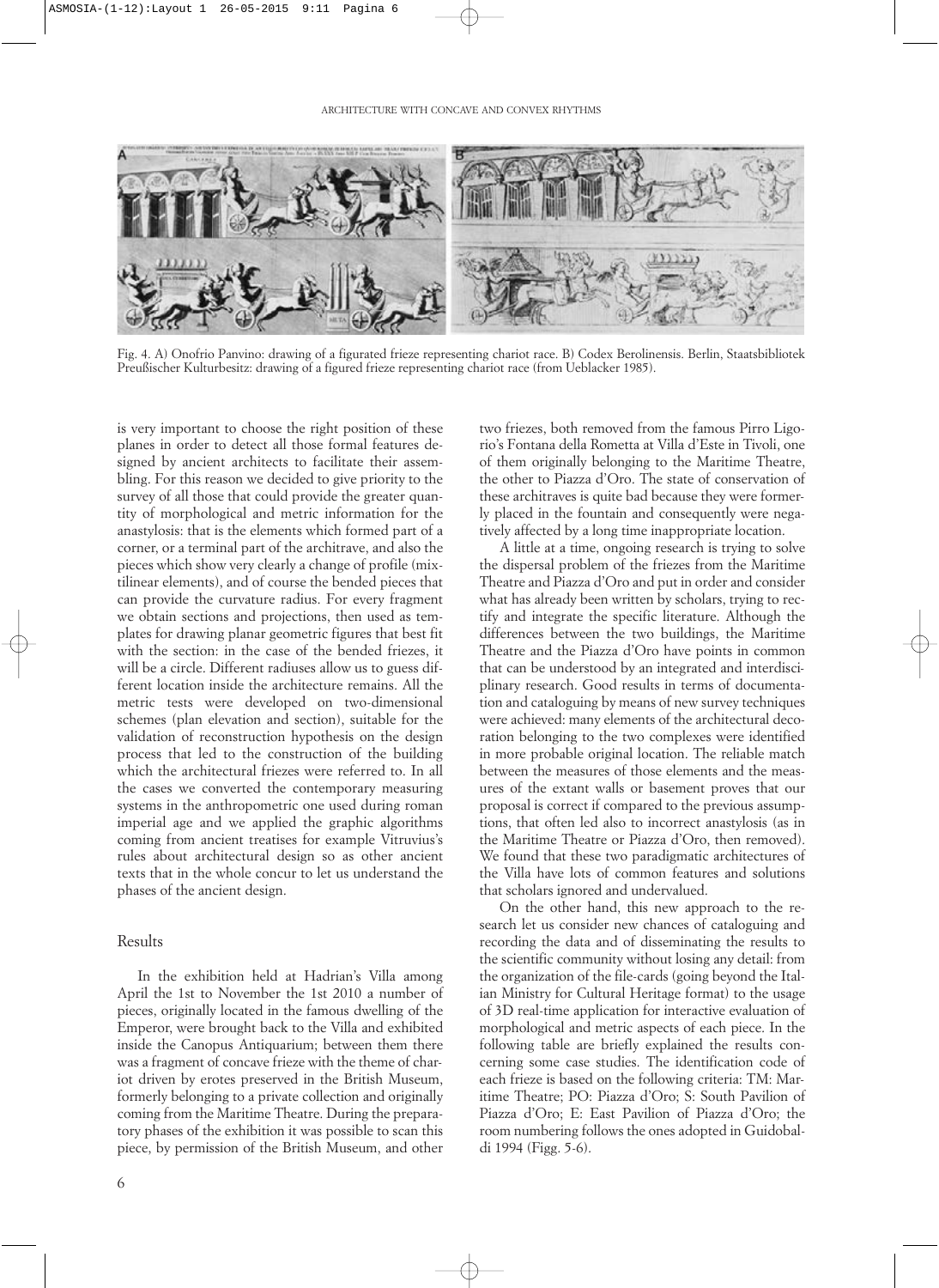| Frieze       | <b>Present Location</b>                                     | Figured cycles                                                                         | Architrave                                                        | Other side                                   | Curvature                                              | Bend Radius (cm)                                                             | Replacing Hypothesis                                                                                            |
|--------------|-------------------------------------------------------------|----------------------------------------------------------------------------------------|-------------------------------------------------------------------|----------------------------------------------|--------------------------------------------------------|------------------------------------------------------------------------------|-----------------------------------------------------------------------------------------------------------------|
| $\rm TM\_01$ | Canopus<br>Antiquarium (inv. 114770)<br>Villa,<br>Hadrian's | SEA-THIASOS (final)                                                                    | reserved<br>not pr                                                | Turned into a slab during<br>the modern era. | concave                                                | 458                                                                          | Maritime Theatre, Island Vesti-<br>bule (Room 7 south side)                                                     |
| $TM_02$      | Triboletti<br>Museum (inv. 114768)<br>Hadrian's Villa,      | <b>SEA-THIASOS</b>                                                                     | reserved<br>not pr                                                | Turned into a slab during<br>the modern era. | convex                                                 | 498                                                                          | bule or Tablinum Porch (Room<br>7 south side / Room 12 north<br>Maritime Theatre, Island Vesti-<br>side)        |
| TM_03        | Canopus<br>Villa,<br>Antiquarium<br>Hadrian's               | (once<br>the Rometta<br>Fountain, Villa d'Este)<br><b>RACE</b><br>reused in<br>CHARIOT | not preserved                                                     | Turned into a slab during<br>the modern era. | concave                                                | 713                                                                          | (Room 10 North side / Room<br>Island<br>Maritime Theatre, North-South<br>the<br>Ambulatory of<br>10 South side) |
| <b>TM_04</b> | Hadrian's Villa, Maritime<br>Theatre: Island Vestibule      | <b>SEA-THIASOS</b>                                                                     | Tripartite; smooth Kyma                                           | CHARIOT RACE                                 | Convex                                                 | the small size of the frag-<br>ment does not allow to fix<br>the bend radius | I                                                                                                               |
| TM 05        | Hadrian's Villa, Maritime<br>Theatre: Island Vestibule      | <b>SEA-THIASOS</b>                                                                     | Tripartite; smooth Kyma                                           | <b>SEA-THIASOS</b>                           | convex                                                 | 430                                                                          | Room $11/$<br>Theatre,<br>Maritime<br>Room <sub>22</sub>                                                        |
| TM_06        | <b>British Museum</b>                                       | <b>CHARIOT RACE</b>                                                                    | not preserved                                                     | Turned into a slab during<br>the modern era. | concave                                                | 631                                                                          | (Room 10 East side/Room 10<br>Theatre, East-West<br>the Island<br>Ambulatory of<br>Maritime<br>West side)       |
| POS_01       | Villa, Triboletti<br>Hadrian's<br>Museum                    | SEA-THIASOS                                                                            | not preserved                                                     | Turned into a slab during<br>the modern era. | convex                                                 | 450                                                                          | Piazza d'Oro, South Pavilion:<br>Hall 6A/6B                                                                     |
| POS_02       | 1 12018 Villa, Canopus<br>Antiquarium (deposit)             | SEA-THIASOS (final)                                                                    | Tripartite and marked by<br>Lesbian<br>and-reel;<br>bead-<br>kyma | Bumpy surface                                | fold<br>(angle dimension 15,7°)<br>oblique<br>straight | The length of the bending<br>is too small to fix the<br>possible curvature   | South Pavilion:<br>Piazza d'Oro,<br>Fountain 4D                                                                 |
| $POS_03$     | Piazza<br>Villa,<br>d'Oro (deposit)<br>Hadrian's            | <b>SEA-THIASOS</b>                                                                     | Tripartite and marked by<br>bead-and-reel; Lesbian<br>kyma        | Smooth                                       | concave                                                | 361                                                                          | Piazza d'Oro, South Pavilion:<br>Fountain 4A/4B/4C/4D                                                           |
| $POS_10$     | Canopus<br>Hadrian's Villa,<br>Antiquarium                  | (once<br>Rometta<br>the<br><b>SEA-THIASOS</b><br>reused in<br>Fountain)                | eserved<br>not pr                                                 | Turned into a slab during<br>the modern era. | concave                                                | 954 (complete length)                                                        | Piazza d'Oro, South Pavilion:<br>Nymphaeum                                                                      |
| POE_01       | Canopus<br>Antiquarium (deposit)<br>Hadrian's Villa,        | <b>SEA-THIASOS</b>                                                                     | Tripartite and marked by<br>smooth torus; smooth Ky-<br>ma        | Straight with bumpy surfa-<br>ce.            | concave                                                | 1115                                                                         | Nym-<br>phaeum facing Tempe's Valley<br>East<br>d'Oro,<br>Piazza                                                |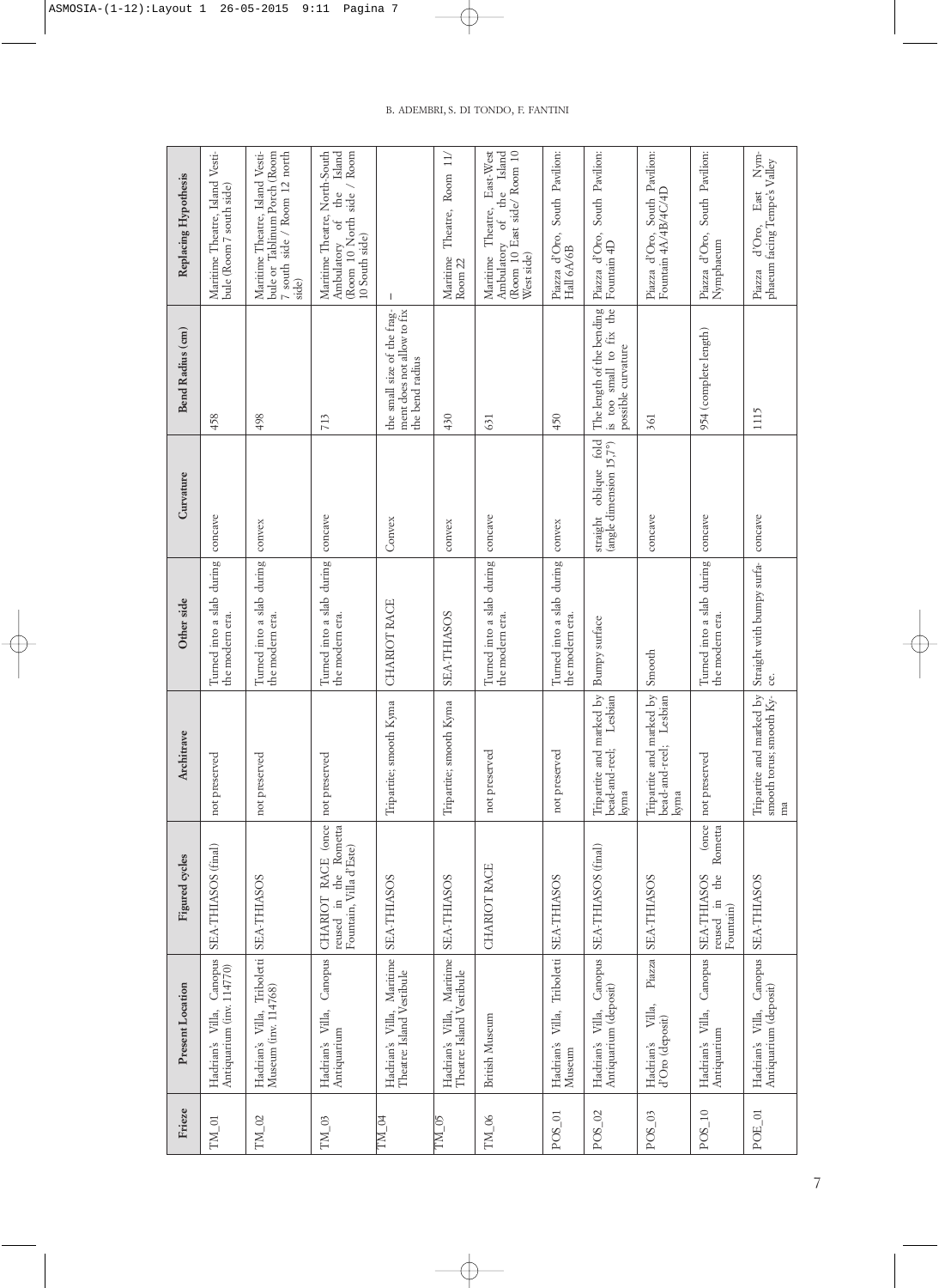

Fig. 5. A) Plan view of the Maritime Theatre. B) Plan view of Piazza d'Oro (from Guidobaldi 1994).

The database, of course, includes also bibliographical references and 3D laser scanner reliefs or at least photographs of each item, to recognize it even if there is no inventory number; there are also all the measures acquired from 3D laser scanner survey (besides the bend radius, arc of the circumference, width, etc. ) or known by publications.

A very good result was achieved in the case of the south nymphaeum of Piazza d'Oro: originally, it was the end of a complex architectural design characterized by a mixtilinear central space conceivably covered by some kind of concave-convex vault, similar to the one partially preserved in another building of Hadrian's Villa, the Small Thermal Bath, and in particular in the octagonal room. The role played by this architectural complex of Piazza d'Oro is similar to the so-called Serapeum and the relation appears even clearer if we focuse our attention on the global composition of the building and also to some specific aspects. Both the nymphaeum and the narrow terminal open corridor with the grotto/niche of the Serapeum are placed at the south end of a huge building characterized by the presence of fountains and waterworks, where sunlight provided to get better the scenographic effect entering from behind the walls bearing the vault of an enclosed space.

The nymphaeum to the south of the Piazza d'Oro's central hall has been analysed comparing its measures (expressed in the SI) with the ancient measuring system based on the length of roman foot, to be considered equal to cm 29.56 as well as attested by other buildings of Hadrian's age, for instance the Pantheon (for a measure equal to 29.2 cm: Cinque 2010, 19–53). The bend radius of the frieze with Sea-thiasos POS 10 is greater than the one detected at the column bases of nymphaeum, R7 (Fig. 9), because figured friezes above the niches were put along the circumference behind the capitals: in the central part of the remaining structure we can see that the upper part of the wall, above the niche, is thinner in order to receive the marble entablature with frontal frieze (Fig. 11). The distance among the column bases of the nymphaeum corresponds to the



Fig. 6. Some 3D digital models of the friezes acquired during 3D laser scanner survey.

maximum length of each frieze above the niches (Fig. 10), about 200 cm. So, we can assume that POS 10, whose length (arc of a circle) is 202, is a complete frieze, nevertheless it has been cut in ancient times for reusing: a proof is offered also by the scheme of the composition, based on an equal number of figured elements at each side of a central subject, and all are still preserved. The masonry remains (Fig. 11), although stressed by time flawing and despoliation and dispersal of the marble elements (entablature, capitals and basis), show the architectural order, as we can see, starting from the data from the survey campaign and comparing the results with the treatise on architectural design by Vitruvius and with the hypothesis formulated by E. Hansen (1960). The identified module (equal to 1+1.5 roman foot) seems to arrange the design of the whole facade according to Corinthian architectural proportions, with column over plinth (Fig. 8). The cross section of the nymphaeum also reproduces the original land placement of the building; the different height of landing levels between the inner and the outer part of the masonry indicates that the inner side of the nymphaeum was built by digging the tuff bed, to favourite the water supply of the fountains: the foot of the external wall matches with the level of the ancient water supply system, as it is shown by the holes for the passage of *fistulae* preserved in the lower part of the niches not yet restored.

The structural plan of the nymphaeum's inner concave wall (Figg. 9–10) was underlined by the decoration